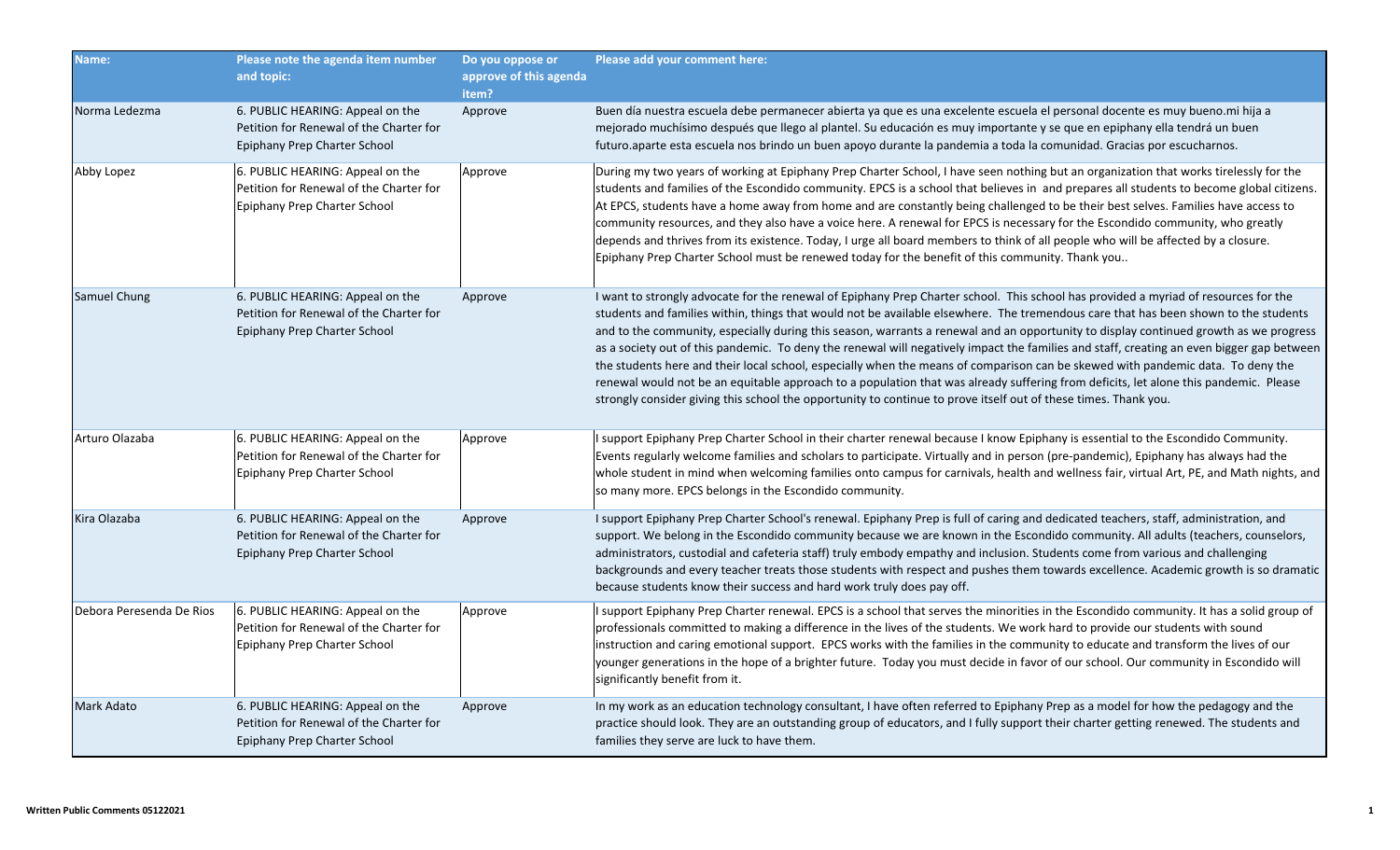| Name:                | Please note the agenda item number<br>and topic:                                                            | Do you oppose or<br>approve of this agenda<br>item? | Please add your comment here:                                                                                                                                                                                                                                                                                                                                                                                                                                                                                                                                                                                                                                                                                                                                                                                                                                                                                                                                                                                                                                                                                                                                                                                                |
|----------------------|-------------------------------------------------------------------------------------------------------------|-----------------------------------------------------|------------------------------------------------------------------------------------------------------------------------------------------------------------------------------------------------------------------------------------------------------------------------------------------------------------------------------------------------------------------------------------------------------------------------------------------------------------------------------------------------------------------------------------------------------------------------------------------------------------------------------------------------------------------------------------------------------------------------------------------------------------------------------------------------------------------------------------------------------------------------------------------------------------------------------------------------------------------------------------------------------------------------------------------------------------------------------------------------------------------------------------------------------------------------------------------------------------------------------|
| Jesus Perez          | 6. PUBLIC HEARING: Appeal on the<br>Petition for Renewal of the Charter for<br>Epiphany Prep Charter School | Approve                                             | I opposed to any action affecting Ephifany Prep, Ephifany is a great School where my daughter are learning not just academy but value<br>I'm against to any action affecting Ephifany Prep                                                                                                                                                                                                                                                                                                                                                                                                                                                                                                                                                                                                                                                                                                                                                                                                                                                                                                                                                                                                                                   |
| Magdalena            | 6. PUBLIC HEARING: Appeal on the<br>Petition for Renewal of the Charter for<br>Epiphany Prep Charter School | Approve                                             | Mis hijas y yo deseamos que la escuela renueve, para nosotros la escuela es como un segundo hogar hay una calidez con todo el personal<br>que nos hace sentir tan a agusto como en familia.                                                                                                                                                                                                                                                                                                                                                                                                                                                                                                                                                                                                                                                                                                                                                                                                                                                                                                                                                                                                                                  |
| <b>Brisa</b>         | 6. PUBLIC HEARING: Appeal on the<br>Petition for Renewal of the Charter for<br>Epiphany Prep Charter School | Approve                                             | My base is brisa I am in 5th grade a student at Epiphnay prep chárter. I have been at Epihany prep for 5 years (since they open) they<br>have made me feel welcomed, I feel like we are family. Every teacher, staff (ect) are supper nice and make shure every student is<br>thought the way they understand is it shut down I would never feel the way they make me feel in other schools                                                                                                                                                                                                                                                                                                                                                                                                                                                                                                                                                                                                                                                                                                                                                                                                                                  |
| Maria Isabel Perez R | 6. PUBLIC HEARING: Appeal on the<br>Petition for Renewal of the Charter for<br>Epiphany Prep Charter School | Approve                                             | First of all I want to clear that I am against of any action affecting Epiphany Prep. As a parent I truly have seen my daughter's grow on<br>their grades and on their knowledge. I really appreciate the teachers their are one of the best teachers in Epiphany Prep I can tell you<br>that no public teacher explains science, math, history as well as them that's why I have been surprised on how my daughter's have<br>grown throughout the years in Epiphany. Epiphany prep promote to community respect and love for everyone no matter what they look<br>like they will help you on and they use the method on how to students can have confidence. Teaching children is importance of<br>teamwork and with others I truly hope my voice can be heard and save Epiphany Prep thank you.                                                                                                                                                                                                                                                                                                                                                                                                                            |
| Josseline Perez      | 6. PUBLIC HEARING: Appeal on the<br>Petition for Renewal of the Charter for<br>Epiphany Prep Charter School | Approve                                             | I as pupil in Epiphany prep I am against anything that can affect Epiphany prep. I know this school is one of the best schools that I have<br>experienced. In Frist grade I went to a public school which was near my house and I didn't know how to read I was confused I didn't<br>understand any sentence in any book I was lost I asked teachers for help but it didn't help and it went on for one more year until I got to<br>third grade I went to Epiphany and it was one of the best schools I have been in they thought me how to read, write, and taught me<br>math which I was very very bad at. It break's my heart that the school that taught me how to read has to close. I really do feel like it is<br>my home away from home. It isn't just my school. It is absolutely my home away from home. I feel so comfortable there. My professors<br>know me and I feel that I can easily communicate with them. I feel like they will do anything to help students succeed. I can always go to<br>my professors. I like knowing that I have someone looking out for me. I truly hope this school goes one for many many more years<br>because as far as I know it one of the best thank you for hearing me out. |
| Silviana Pablo       | 6. PUBLIC HEARING: Appeal on the<br>Petition for Renewal of the Charter for<br>Epiphany Prep Charter School | Approve                                             | Es muy importante que epiphany sigue abierto Para que mi estudiante sigue sus estudios esa escuela nos a ayudado mucho durante<br>estos tiempos que mi estudiante está ahí gracias                                                                                                                                                                                                                                                                                                                                                                                                                                                                                                                                                                                                                                                                                                                                                                                                                                                                                                                                                                                                                                           |
| Oralia Velazquez     | 6. PUBLIC HEARING: Appeal on the<br>Petition for Renewal of the Charter for<br>Epiphany Prep Charter School | Approve                                             | This is by far the best education my daughter has had competed to my oldest that went to regular public school. I'm surprised that it's<br>even an option to close such a good school.                                                                                                                                                                                                                                                                                                                                                                                                                                                                                                                                                                                                                                                                                                                                                                                                                                                                                                                                                                                                                                       |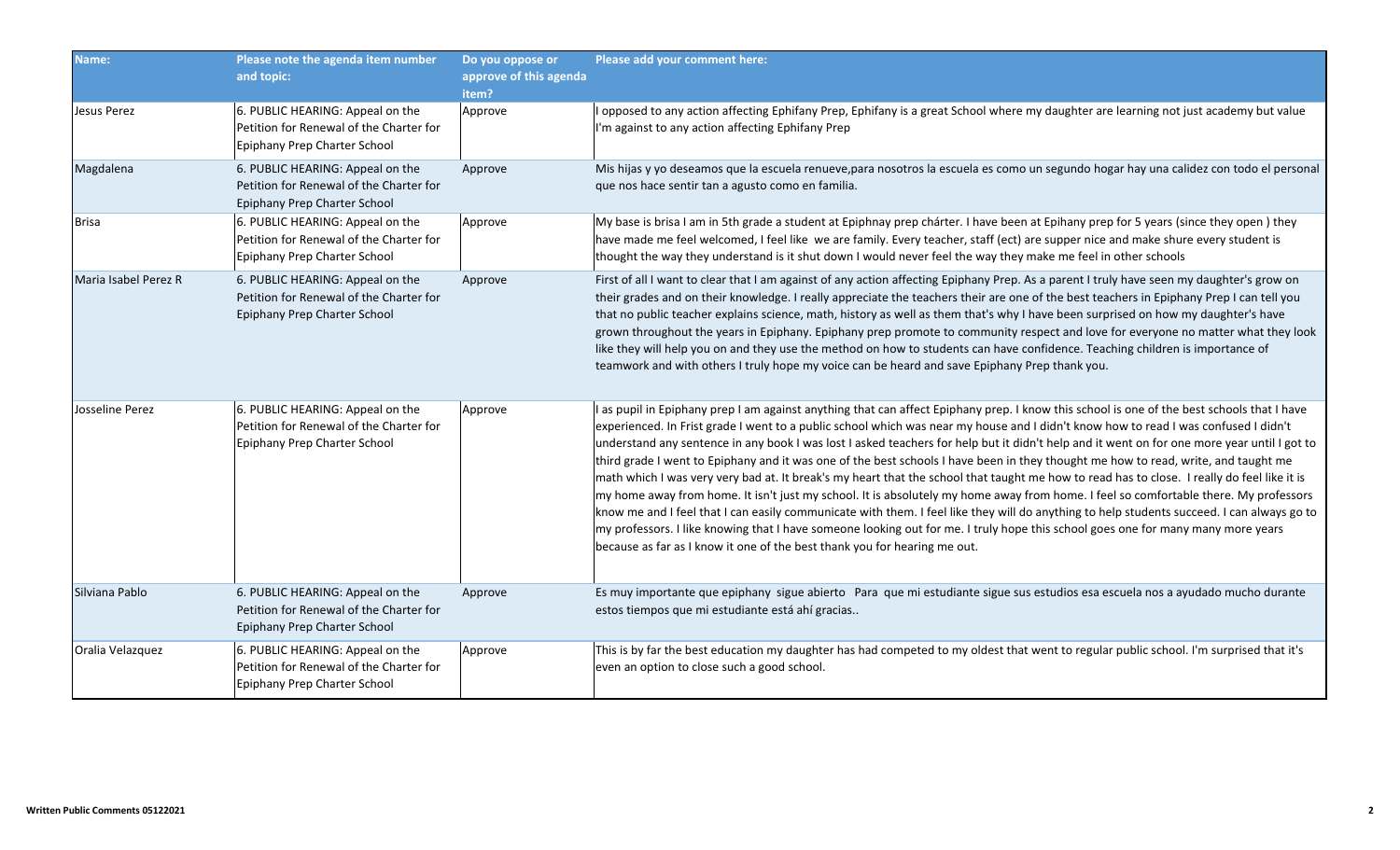| Name:                  | Please note the agenda item number<br>and topic:                                                            | Do you oppose or<br>approve of this agenda<br>item? | Please add your comment here:                                                                                                                                                                                                                                                                                                                                                                                                                                                                                                                                                                                                                                                                                                                                                                                                                                                                                                                                                                                                                                                                                                                                                                                                                                                                                                                                                                                                                                                                                                                                                                                                                                                                                                                                                                                                                                                                                               |
|------------------------|-------------------------------------------------------------------------------------------------------------|-----------------------------------------------------|-----------------------------------------------------------------------------------------------------------------------------------------------------------------------------------------------------------------------------------------------------------------------------------------------------------------------------------------------------------------------------------------------------------------------------------------------------------------------------------------------------------------------------------------------------------------------------------------------------------------------------------------------------------------------------------------------------------------------------------------------------------------------------------------------------------------------------------------------------------------------------------------------------------------------------------------------------------------------------------------------------------------------------------------------------------------------------------------------------------------------------------------------------------------------------------------------------------------------------------------------------------------------------------------------------------------------------------------------------------------------------------------------------------------------------------------------------------------------------------------------------------------------------------------------------------------------------------------------------------------------------------------------------------------------------------------------------------------------------------------------------------------------------------------------------------------------------------------------------------------------------------------------------------------------------|
| <b>Christine Lopez</b> | 6. PUBLIC HEARING: Appeal on the<br>Petition for Renewal of the Charter for<br>Epiphany Prep Charter School | Approve                                             | THIS IS UNCALLED FOR!!!! My son Dominic Maurice Maldonado has been attending Epiphany Prep Charter School since they first opened<br>their doors. Epiphany Prep has been like my sons second home and when we received news that the school could be potentially closing<br>was devasting! Because of Epiphany Prep and their staff my son speaks and writes in 2 languages and has developed a well rounded<br>perspective of him even wanting attend college just being in 4th grade. Epiphany Prep has even developed a pledge my son stands by<br>that was embedded in him to honor respect and be loyal to every individual. Epiphany Prep is not just any school, but better yet it is a<br>foudation in the school district that Escondido was lacking to have and needed to learn and develop from. Many children have come to<br>know this school as even a safe haven due to the staff and all the resources they provide to our community. From uniting families for<br>family night or holiday events to handing out food and school supplies during a public pandemic, is not even scratching the surface into<br>what Epiphany has done for our community. Because of there before and after school program many children have established a<br>profound admiration towards the staff. It has united children to develop sincere friendships in various activites and learn how to work as<br>a communtiy, a community that is our future. Because of this program it has kept many kids off the streets from making consequential<br>choices in life to making the best investments in themselves with support with extra tutoring to assit those that might be behind. The<br>closure of this school would be astronomical impact to our students, staff, families and community. We have already suffered and been<br>through to much in this past year. Please dont be another added burden to our lives. |
| Anayeli Rodriguez      | 6. PUBLIC HEARING: Appeal on the<br>Petition for Renewal of the Charter for<br>Epiphany Prep Charter School | Approve                                             | I am writing to you as an educator and parent of a child who has seen first hand the positive impact that a dual language program has on<br>the education path. Research has shown that a dual language program is the best instrument in closing the achievement gap between<br>English Learners and Non-English Learners. Therefore, I urge you to please approve Epiphany Charter School to continue supporting our<br>North County community. They have a dedicated leadership and staff whose goal is to teach the students to become great citizens, and<br>future college graduates. Their curriculum is rigorous and the test results have shown that students are engaged and learning. My child is<br>confident in both her English and Spanish language skills in speaking and writing. Her world is more enriched because she gets to learn<br>about different cultures. Thank you for your continued support.                                                                                                                                                                                                                                                                                                                                                                                                                                                                                                                                                                                                                                                                                                                                                                                                                                                                                                                                                                                                  |
| Norma Becerril         | 6. PUBLIC HEARING: Appeal on the<br>Petition for Renewal of the Charter for<br>Epiphany Prep Charter School | Approve                                             | Me gustaría que renovarán otros 5 años porqué a mis hijos los a Ayudado mucho y me gustaría que siguieran ayudando Los demás<br>niños que lo necesitan.                                                                                                                                                                                                                                                                                                                                                                                                                                                                                                                                                                                                                                                                                                                                                                                                                                                                                                                                                                                                                                                                                                                                                                                                                                                                                                                                                                                                                                                                                                                                                                                                                                                                                                                                                                     |
| Claudia Zepeda         | 6. PUBLIC HEARING: Appeal on the<br>Petition for Renewal of the Charter for<br>Epiphany Prep Charter School | Approve                                             | Dear Board Members, I am in support of the Epiphany Prep renewal. There are many reasons that make Epiphany Prep the best place for<br>our students and families that need additional support and dedication. Here we learn about their story through Restorative Practices,<br>that guide our work with our scholars/families by our 4 counselors. As a teacher of Epiphany Prep, I have developed my skills as an<br>educator. We have PLC which enables us to collaborate with other teachers, as well as administators/counselors and others to sharpen<br>our skills. This is unhear of in the educational world and especially during times when funding is very limited. Epiphany Prep is a safe and<br>deserving school that needs time to continue their journey of growth as teachers/students and most importantly the Escondido<br>Community. We can not and should not be compared to others that don't have the same demographics/strengths/weaknesses or<br>starting point as EP. We need to understand that so much is a stake that if this place does not exist. Our students will suffer, their<br>future's will suffer and most of all our comunity because these students and families will not have this opportunity that can only happen<br>at Epiphany Prep. PLEASE SUPPORT EPIPHANY PREP'S RENEWAL FOR 5 YEARS.                                                                                                                                                                                                                                                                                                                                                                                                                                                                                                                                                                                     |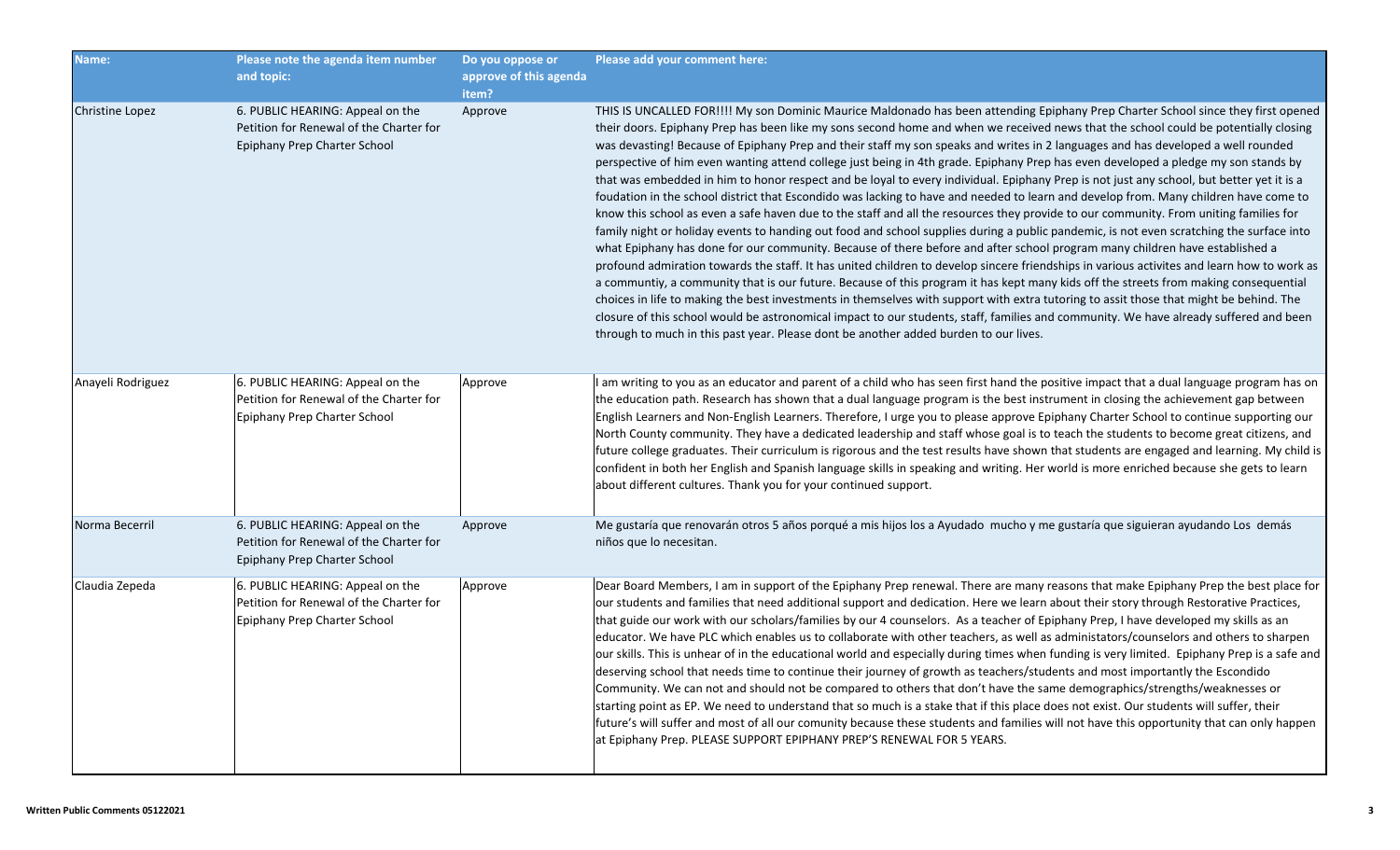| Name:               | Please note the agenda item number<br>and topic:                                                            | Do you oppose or<br>approve of this agenda<br>item? | Please add your comment here:                                                                                                                                                                                                                                                                                                                                                                                                                                                                                                                                                                                                                                                                                                                                                                             |
|---------------------|-------------------------------------------------------------------------------------------------------------|-----------------------------------------------------|-----------------------------------------------------------------------------------------------------------------------------------------------------------------------------------------------------------------------------------------------------------------------------------------------------------------------------------------------------------------------------------------------------------------------------------------------------------------------------------------------------------------------------------------------------------------------------------------------------------------------------------------------------------------------------------------------------------------------------------------------------------------------------------------------------------|
| Leonardo Garcia     | 6. PUBLIC HEARING: Appeal on the<br>Petition for Renewal of the Charter for<br>Epiphany Prep Charter School | Approve                                             | Dear Board Members, I am writing this letter as a High school senior and son of a teacher of Epiphany Prep. I see the dedication and love<br>that my mother has for Epiphany Prep. I have been in the classroom with her and have seen her in action as she is dealing with her<br>students, I can see that the students would be greatly affected by them not having a safe and nourishing environment and education. If<br>students go back to district schools they will be labeled and judged based on what they can do and not do because someone knows their<br>story. Epiphany is something that needs to be in our Escondido Community. I approve the renewal of Epiphany Prep for 5 years,<br>continue to listen to their journey.                                                               |
| Jesus Garcia-Zepeda | 6. PUBLIC HEARING: Appeal on the<br>Petition for Renewal of the Charter for<br>Epiphany Prep Charter School | Approve                                             | Dear Board Members, I am writing to you as the son of a teacher that has given her all for her students and Epiphany Prep. She has<br>worked hard to develop strong relationships with students and their families, I have heard the struggles that many of these kids go<br>through. I have seen her cry, laugh and feel proud of her students, and I know that my mom is doing the right thing for these students of<br>Epiphany Prep. Her dedication and love for her career is very evident in all that she does, she has placed the best interest of the students<br>as her priority. I can only hope that you will read this letter and know that I love Epiphany Prep because it has given us a better home,<br>and a better understanding of what it means to be doing what you love as a career. |
| Alma Murillo        | 6. PUBLIC HEARING: Appeal on the<br>Petition for Renewal of the Charter for<br>Epiphany Prep Charter School | Approve                                             | Para mí es importante la escuela Epiphany, porque desde que mi hijo ingreso en TK, ha tenido un notorio cambio en su actitud y ama su<br>escuela, es un gran equipo y siempre al pendiente de lo que es mejor para los alumnos, mi hijo en Kinder, y aún con la pandemia ya sabe<br>leer en español e inglés gracias a sus maestros y el empeño que ponen para dar lo mejor a sus alumnos.                                                                                                                                                                                                                                                                                                                                                                                                                |
| Gloria Aguilar      | 6. PUBLIC HEARING: Appeal on the<br>Petition for Renewal of the Charter for<br>Epiphany Prep Charter School | Approve                                             | I would be very disappointed if the school closes because my children would not find another school where the well-being of the<br>students is the most important part of education. As a child development advocate, I truly believe Epiphany Prep does an excellent job at<br>meeting the needs of underserved communities such as Latinos and low-income families.                                                                                                                                                                                                                                                                                                                                                                                                                                     |
| angel carrizoza     | 6. PUBLIC HEARING: Appeal on the<br>Petition for Renewal of the Charter for<br>Epiphany Prep Charter School | Approve                                             | it will help oter people like work                                                                                                                                                                                                                                                                                                                                                                                                                                                                                                                                                                                                                                                                                                                                                                        |
| Elizabeth           | 6. PUBLIC HEARING: Appeal on the<br>Petition for Renewal of the Charter for<br>Epiphany Prep Charter School | Approve                                             | This school is important because the people here care about our education and they care about us.                                                                                                                                                                                                                                                                                                                                                                                                                                                                                                                                                                                                                                                                                                         |
| Diego               | 6. PUBLIC HEARING: Appeal on the<br>Petition for Renewal of the Charter for<br>Epiphany Prep Charter School | Oppose                                              | a oppose this because epiphany is good school and i have learned so much here and have good friends here                                                                                                                                                                                                                                                                                                                                                                                                                                                                                                                                                                                                                                                                                                  |
| Liliana aguilar     | 6. PUBLIC HEARING: Appeal on the<br>Petition for Renewal of the Charter for<br>Epiphany Prep Charter School | Approve                                             | for me it is very important that they do not close my children's school because in the other public schools they do not pay as much<br>attention as in this school my 8 and 7 year old children can read and write very well in English and Spanish they both like it a lot of math<br>I think it's thanks to the help of the teachers                                                                                                                                                                                                                                                                                                                                                                                                                                                                    |
| Samantha            | 6. PUBLIC HEARING: Appeal on the<br>Petition for Renewal of the Charter for<br>Epiphany Prep Charter School | Approve                                             | i think it should stay open bc teachers will have to look for a new school and the kids will too and this school has helped familys                                                                                                                                                                                                                                                                                                                                                                                                                                                                                                                                                                                                                                                                       |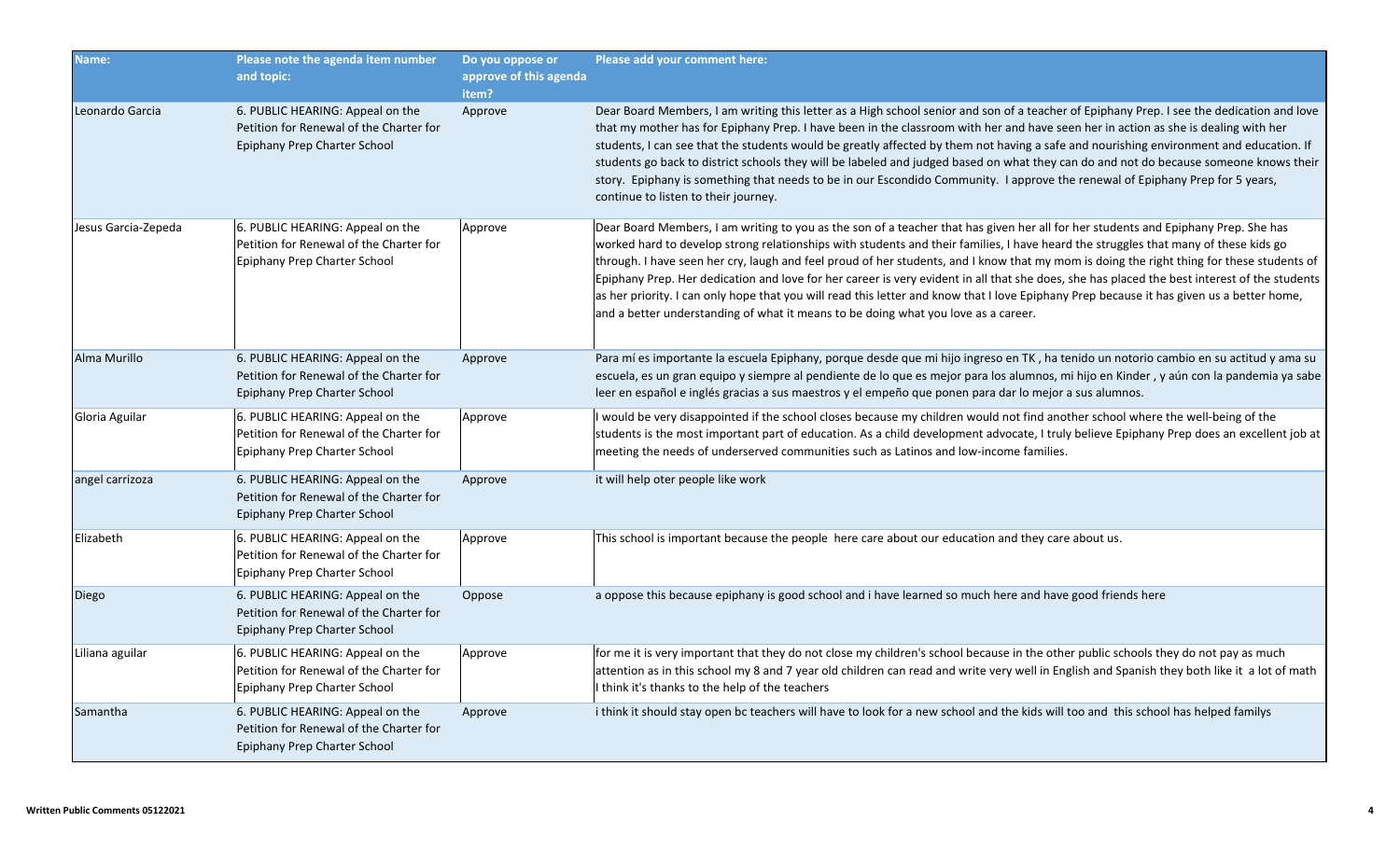| Name:                  | Please note the agenda item number<br>and topic:                                                            | Do you oppose or<br>approve of this agenda<br>item? | Please add your comment here:                                                                                                                                                                                                                                                                                                                                                                                                                                                                                                                                                                                                                                                                                                                                                                                                                                                                                                                                                                                                                                                                                                                                                                                                                                                                                                                                                                                                     |
|------------------------|-------------------------------------------------------------------------------------------------------------|-----------------------------------------------------|-----------------------------------------------------------------------------------------------------------------------------------------------------------------------------------------------------------------------------------------------------------------------------------------------------------------------------------------------------------------------------------------------------------------------------------------------------------------------------------------------------------------------------------------------------------------------------------------------------------------------------------------------------------------------------------------------------------------------------------------------------------------------------------------------------------------------------------------------------------------------------------------------------------------------------------------------------------------------------------------------------------------------------------------------------------------------------------------------------------------------------------------------------------------------------------------------------------------------------------------------------------------------------------------------------------------------------------------------------------------------------------------------------------------------------------|
| Mariyah Olascoaga      | 6. PUBLIC HEARING: Appeal on the<br>Petition for Renewal of the Charter for<br>Epiphany Prep Charter School | Approve                                             | this school should stay open because it has great teachers                                                                                                                                                                                                                                                                                                                                                                                                                                                                                                                                                                                                                                                                                                                                                                                                                                                                                                                                                                                                                                                                                                                                                                                                                                                                                                                                                                        |
| Natalia Pina           | 6. PUBLIC HEARING: Appeal on the<br>Petition for Renewal of the Charter for<br>Epiphany Prep Charter School | Approve                                             | As a student with a learning disability, I would be devastated if my school closes because I am very close to my teachers they understand<br>my struggles and support my needs. I am very happy to be part of the Epiphany Family.                                                                                                                                                                                                                                                                                                                                                                                                                                                                                                                                                                                                                                                                                                                                                                                                                                                                                                                                                                                                                                                                                                                                                                                                |
| Maria Aguilar          | 6. PUBLIC HEARING: Appeal on the<br>Petition for Renewal of the Charter for<br>Epiphany Prep Charter School | Approve                                             | Esta escuela es para mi y mi familia es muy importante por que todos nuestros niños de mi familia asisten a ella, aunque vivamos en<br>diferentes distritos escolares. Tambien nos gusta, por que en esa escuela tadas las personas que trabajan hay son muy amables, a<br>diferencia de una escuela publica delas qué mis hijos an asistido, ellos siempre pueden atenderme muy amablemente, me pueden<br>resolber mis prentas aserca de mis hijos en ese momento, y no nesecito hace cita almenos que sea muy conpleja mi pregunta. Tambien<br>me gusta por que asta los niños del grado 8, están acompañados y bigelados por 10 más adultos de la escuela y para mi como mamá me<br>hace sentir más segura cuando los dejo en la escuela. Si cierran esta escuela ba a ser un impacto muy fuerte para toda mi familia.                                                                                                                                                                                                                                                                                                                                                                                                                                                                                                                                                                                                         |
| Jorge Pina             | 6. PUBLIC HEARING: Appeal on the<br>Petition for Renewal of the Charter for<br>Epiphany Prep Charter School | Approve                                             | I am happy to be part of Epiphany Prep because the teachers contribute to my education and at the same time help me to connect with<br>my community and value my heritage. It would be very challenging to find another school like Epiphany Prep.                                                                                                                                                                                                                                                                                                                                                                                                                                                                                                                                                                                                                                                                                                                                                                                                                                                                                                                                                                                                                                                                                                                                                                                |
| <b>Ruby Reyes</b>      | 6. PUBLIC HEARING: Appeal on the<br>Petition for Renewal of the Charter for<br>Epiphany Prep Charter School | Approve                                             | Creo que Epiphany Prep es importante y debería estar abierta. Epiphany es una escuela que me ha ayudado a aprender inglés, quizás mis<br>notas no sean tan buenas, pero mis maestras me ayudan a aprender tanto como pueden, me han ayudado mucho. Creo que esta escuela<br>debería estar abierta porque es una escuela donde te ayudarán pase lo que pase, puedes ser tú mismo sin ser juzgado.                                                                                                                                                                                                                                                                                                                                                                                                                                                                                                                                                                                                                                                                                                                                                                                                                                                                                                                                                                                                                                  |
| Norma Gonzalez         | 6. PUBLIC HEARING: Appeal on the<br>Petition for Renewal of the Charter for<br>Epiphany Prep Charter School | Approve                                             | Mi nombre es Norma González soy la mamá de Jovanny y Brayan Orozco alumnos de Epiphany Prep. Nosotros estamos muy contentos<br>que nuestros hijos tengan la oportunidad de asistir a esta escuela. Los profesores no solo se dedican ha enseñar, si no que también se<br>preocupan porque nuestros hijos estén bien en todos los sentidos. La directora, las maestras y todo el personal es muy amable. Epiphany<br>Prep enseña a nuestros hijos la importancia de tener una buena profesión y siempre buscan cómo motivarlos para que lo logren. Mis<br>hijos saben leer y escribir español e inglés y siempre van felices y motivados, y les entristece el solo hecho de pensar que tendrían que<br>cambiar de escuela. ------------------------ My name is Norma González, I am the mother of Jovanny and Brayan Orozco, Epiphany Prep<br>students. We are very happy that our children have the opportunity to attend this school. Teachers are not only dedicated to teaching,<br>but they also care that our children are well in every way. The principal, teachers, and all staff are very friendly. Epiphany Prep teaches<br>our children the importance of having a good career and they are always looking to motivate them to do so. My children can read and<br>write Spanish and English and they are always happy and motivated, and they are saddened by the mere fact that they would have to<br>change schools. |
| <b>Evelyn Martinez</b> | 6. PUBLIC HEARING: Appeal on the<br>Petition for Renewal of the Charter for<br>Epiphany Prep Charter School | Approve                                             | Es el mejor lugar para la educación de mis hijas difícilmente encontraría la calidad de educación en otro lugar, el horario y la atención<br>son muy buenas, no se a donde las llevaría si no tuviéramos esta escuela.                                                                                                                                                                                                                                                                                                                                                                                                                                                                                                                                                                                                                                                                                                                                                                                                                                                                                                                                                                                                                                                                                                                                                                                                            |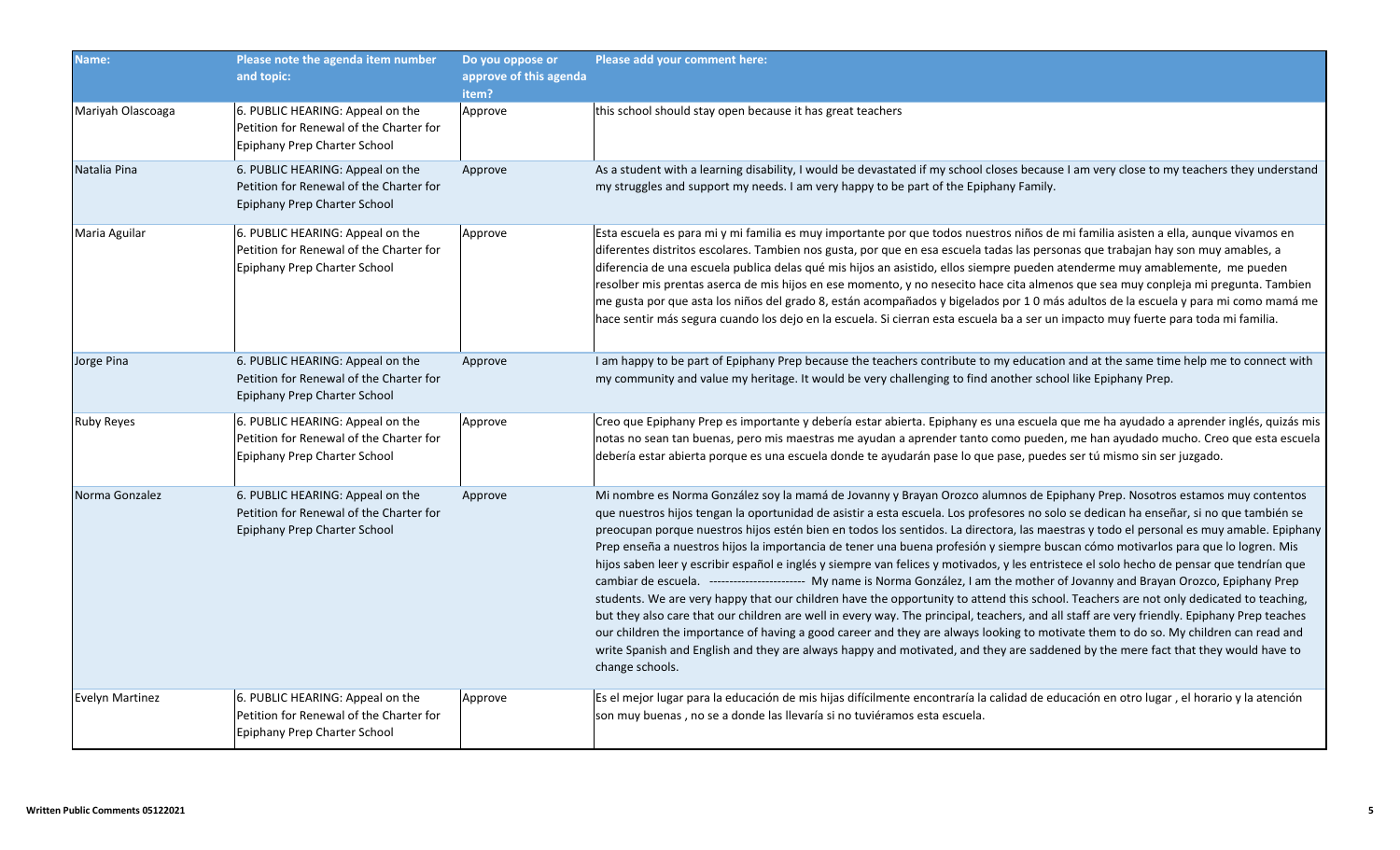| Name:                 | Please note the agenda item number<br>and topic:                                                            | Do you oppose or<br>approve of this agenda<br>item? | Please add your comment here:                                                                                                                                                                                                                                                                                                                                                                                                                                                                                                               |
|-----------------------|-------------------------------------------------------------------------------------------------------------|-----------------------------------------------------|---------------------------------------------------------------------------------------------------------------------------------------------------------------------------------------------------------------------------------------------------------------------------------------------------------------------------------------------------------------------------------------------------------------------------------------------------------------------------------------------------------------------------------------------|
| Juan Cruz             | 6. PUBLIC HEARING: Appeal on the<br>Petition for Renewal of the Charter for<br>Epiphany Prep Charter School | Approve                                             | Mis hijas estan muy bien con esta escuela, el nivel académico es muy bueno y no tendríamos o sabríamos de otra escuela para ellas con<br>el mismo nivel académico.                                                                                                                                                                                                                                                                                                                                                                          |
| <b>Maria Martinez</b> | 6. PUBLIC HEARING: Appeal on the<br>Petition for Renewal of the Charter for<br>Epiphany Prep Charter School | Approve                                             | Epiphany Prep Charter School has been a great support for my family. My children and I endured a terrible lost last year by losing my<br>husband. My daughter was 5 yrs old and my son 8 yrs old. Epiphany Prep dedicated staff has been supporting us by helping us<br>with counseling, extra academic assistance, care, and making us feel like part of family and community. They have gone above and<br>beyond in efforts for my kids and I very happy and grateful for all their efforts and support. Thank you Epiphany Prep Charter. |
| leslie jauregui       | 6. PUBLIC HEARING: Appeal on the<br>Petition for Renewal of the Charter for<br>Epiphany Prep Charter School | Approve                                             | i mean keep it open for the people who need it                                                                                                                                                                                                                                                                                                                                                                                                                                                                                              |
| Celeste Ortiz         | 6. PUBLIC HEARING: Appeal on the<br>Petition for Renewal of the Charter for<br>Epiphany Prep Charter School | Approve                                             | I would like this school to be open for another 5 years, the reason why is because this school has helped a lot in the matter of putting<br>attention to each and every student and still helping them, when I first got into this school I had no idea of anything but once I got used<br>to the schedule and the teachers helped me I have advanced a lot in thing I didn't know.                                                                                                                                                         |
| dulce garcia          | 6. PUBLIC HEARING: Appeal on the<br>Petition for Renewal of the Charter for<br>Epiphany Prep Charter School | Approve                                             | i think it should be renewed because this school gives a lot of opportunities and because this school makes it feel like home with my<br>friends and the teachers teach very good                                                                                                                                                                                                                                                                                                                                                           |
| Hugo Hernandez        | 6. PUBLIC HEARING: Appeal on the<br>Petition for Renewal of the Charter for<br>Epiphany Prep Charter School | Approve                                             | it shouldnt close forever bc children and families need this for their kids                                                                                                                                                                                                                                                                                                                                                                                                                                                                 |
| jose ramirez          | 6. PUBLIC HEARING: Appeal on the<br>Petition for Renewal of the Charter for<br>Epiphany Prep Charter School | Approve                                             | So we do not miss school and have good grades                                                                                                                                                                                                                                                                                                                                                                                                                                                                                               |
| Guadalupe Carrizosa   | 6. PUBLIC HEARING: Appeal on the<br>Petition for Renewal of the Charter for<br>Epiphany Prep Charter School | Approve                                             | En mi opinión quisiera que EplpHANY siga adelante por que ayuda mucho a sus alumnos a salir adelante con sus estudios y a nosotros<br>como padres ayudarnos como ayudar a nuestros hijos entiendo que con la pandemia bajo mucho énvieles académico de muchos<br>estudiantes pero EpIPHANY tiene excelentes maestros y comité que puede salir adelante yo estoy de acuerdo que siga abierta en lo<br>personal a mi si me afectaría que no siguiera abierta muchas gracias                                                                   |
| Gabriela Ortiz        | 6. PUBLIC HEARING: Appeal on the<br>Petition for Renewal of the Charter for<br>Epiphany Prep Charter School | Approve                                             | Necesitamos la escuela para nuestros hijos y además las maestras son muy amables y profesionales y mis hijos están aprendiendo<br>mucho a pesar que la pandemia nos trajo unas perdida familiares no queremos que la pandemia se lleve la escuela de nuestros hijos                                                                                                                                                                                                                                                                         |
| Rosa Garcia           | 6. PUBLIC HEARING: Appeal on the<br>Petition for Renewal of the Charter for<br>Epiphany Prep Charter School | Approve                                             | I vote for Epiphany to be granted the renewal. Epiphany Prep hours are convenient for us parents that work eight hours or more. They<br>have an after school program on site. My daughters kinder teachers are amazing, they are truly passionate about teaching/ students<br>learning.                                                                                                                                                                                                                                                     |
| Brenda Carrizoza      | 6. PUBLIC HEARING: Appeal on the<br>Petition for Renewal of the Charter for<br>Epiphany Prep Charter School | Approve                                             | No quisiera que la cerraran porque es la única escuela que han ayudado a mi hijo a subir de nivel y me gustaría que siguiera abierta<br>gracias                                                                                                                                                                                                                                                                                                                                                                                             |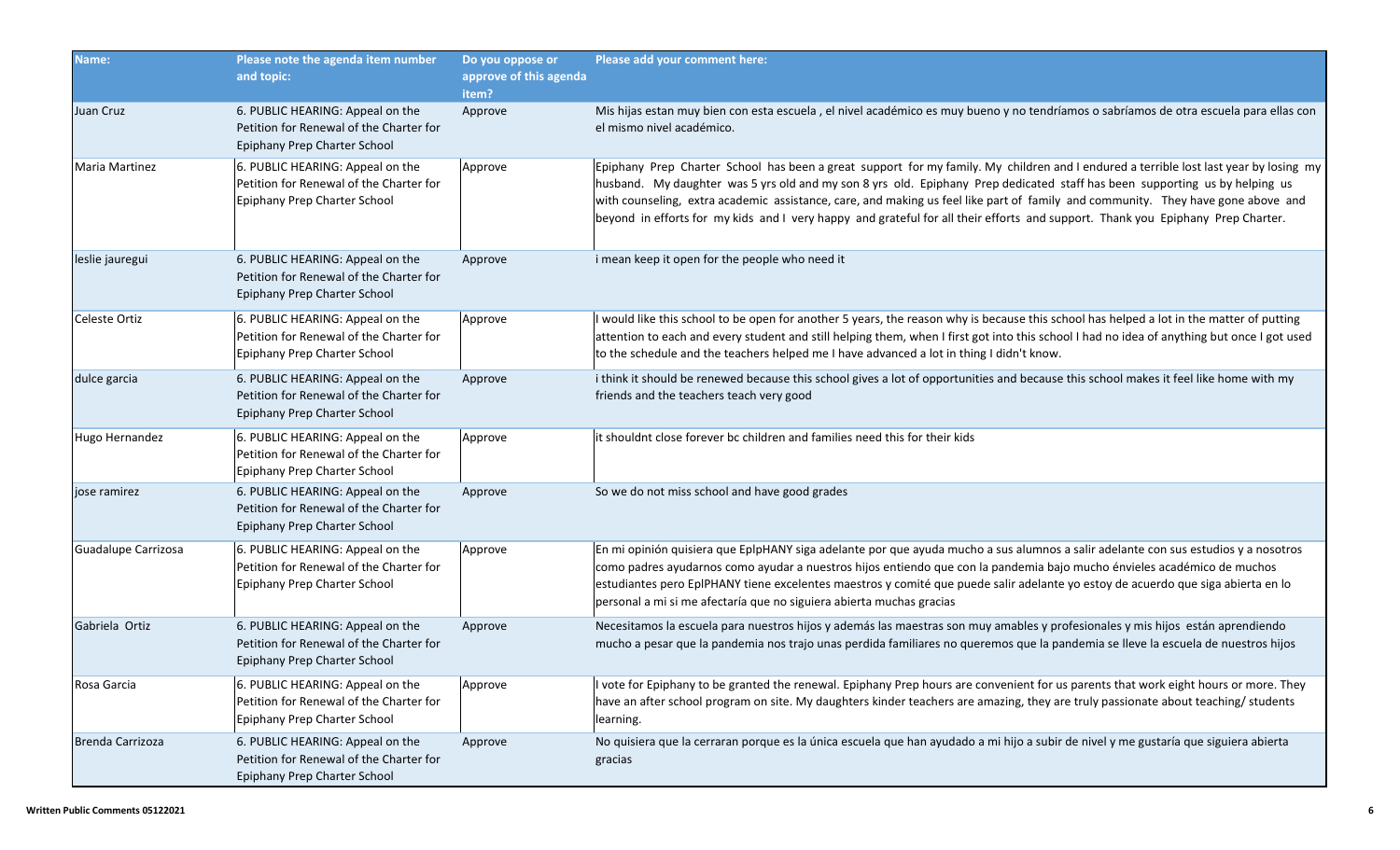| Name:               | Please note the agenda item number<br>and topic:                                                            | Do you oppose or<br>approve of this agenda<br>item? | Please add your comment here:                                                                                                                                                                                                                                                                                                                                                                                                                                                                                                                                                                                                                                                                                                                                                                                                                                                                                                                                                                                                                                                                                                                                                                                                                                                                                                                                                                                                                                                                                                                                                                                                                                                                                                                                                                                                                                                                                                                                                                                                                                                                                                                                                                                                                                                                                                                                                                                                                                                                                                                                                                                                                                                                                                                                                                                                                                                                                                                                                                                                                                                                           |
|---------------------|-------------------------------------------------------------------------------------------------------------|-----------------------------------------------------|---------------------------------------------------------------------------------------------------------------------------------------------------------------------------------------------------------------------------------------------------------------------------------------------------------------------------------------------------------------------------------------------------------------------------------------------------------------------------------------------------------------------------------------------------------------------------------------------------------------------------------------------------------------------------------------------------------------------------------------------------------------------------------------------------------------------------------------------------------------------------------------------------------------------------------------------------------------------------------------------------------------------------------------------------------------------------------------------------------------------------------------------------------------------------------------------------------------------------------------------------------------------------------------------------------------------------------------------------------------------------------------------------------------------------------------------------------------------------------------------------------------------------------------------------------------------------------------------------------------------------------------------------------------------------------------------------------------------------------------------------------------------------------------------------------------------------------------------------------------------------------------------------------------------------------------------------------------------------------------------------------------------------------------------------------------------------------------------------------------------------------------------------------------------------------------------------------------------------------------------------------------------------------------------------------------------------------------------------------------------------------------------------------------------------------------------------------------------------------------------------------------------------------------------------------------------------------------------------------------------------------------------------------------------------------------------------------------------------------------------------------------------------------------------------------------------------------------------------------------------------------------------------------------------------------------------------------------------------------------------------------------------------------------------------------------------------------------------------------|
| <b>Bryan Campos</b> | 6. PUBLIC HEARING: Appeal on the<br>Petition for Renewal of the Charter for<br>Epiphany Prep Charter School | Approve                                             | Board Members of the San Diego County of Education, My name is Bryan Campos and I began working at Epiphany Prep in Escondido as<br>a founding teacher in 2016. During this time I worked with scholars from Kindergarten through 8th grade levels, primarily in<br>mathematics and exploration classes. As you deliberate amongst each other, I want to take an opportunity to showcase how Epiphany<br>Prep is unique to other schools in our community. I urge each of you to please take a deep dive into what makes our school the right<br>choice for all of our parents. An essential component of our math curriculum is our growth with Cognitive Guided Instruction (CGI). With<br>the help from math consultants, our math department has developed lesson plans that have been far more effective than traditional<br>procedural math approaches. CGI has allowed our scholars to engage in active and constructive lessons that allow them to apply their<br>math lessons to real world situations while building on their past knowledge. We have seen scholars become excited about their<br>assignments and take accountability towards their learning. Additionally, many teachers in the math department have been able to<br>expand their CGI knowledge and reflect on our teaching through a partnership with CARE Network. CARE Network is associated with<br>High Tech High and the UCSD Create organization and this network facilitates convenings with educators from a total of 15 schools<br>participating from San Diego County, Orange County, and Riverside County. CARE Network aims "to increase the number of students<br>who are Black, Latinx, Indigenous or from low-income backgrounds who have a strong academic identity and are on-track in 8th grade to<br>graduate high school and successfully enter college and career." A primary focus is to reflect on ourselves as educators and our lessons<br>to ensure we meet the needs of our scholars and provide them with equitable opportunities to be successful in their academics and in<br>life. Our work with the CARE Network and use of CGI within our math curriculum is one of the many ways Epiphany Prep is unique from<br>other schools in our community and shows our devotion to the scholars and families we serve. We continuously strive to better<br>ourselves as educators and the growth that our scholars have achieved is a success that they were unable to achieve while attending<br>other schools in our district. Not granting us a charter will be a disservice to everything our scholars have accomplished and will take<br>away our families' right to choose the right school that is meeting their children's needs. As you review all information and make your<br>decision, please take a moment to truly understand the journey of Epiphany Prep and our community. These scholars deserve a school<br>that meets their needs. These scholars deserve a school that gives them a voice. These scholars deserve Epiphany Prep Charter School.<br>Sincerely, Bryan A. Campos |
| Viridiana Amaya     | 6. PUBLIC HEARING: Appeal on the<br>Petition for Renewal of the Charter for<br>Epiphany Prep Charter School | Approve                                             | Seeing my son grow academically while dealing with social-emotional challenges is the reason Epiphany Prep Charter School's petition<br>should be renewed. I don't know what I would have done without the support of his teachers and counselors. Closing Epiphany will not<br>only affect him academically but it will also affect his emotional development as well.                                                                                                                                                                                                                                                                                                                                                                                                                                                                                                                                                                                                                                                                                                                                                                                                                                                                                                                                                                                                                                                                                                                                                                                                                                                                                                                                                                                                                                                                                                                                                                                                                                                                                                                                                                                                                                                                                                                                                                                                                                                                                                                                                                                                                                                                                                                                                                                                                                                                                                                                                                                                                                                                                                                                 |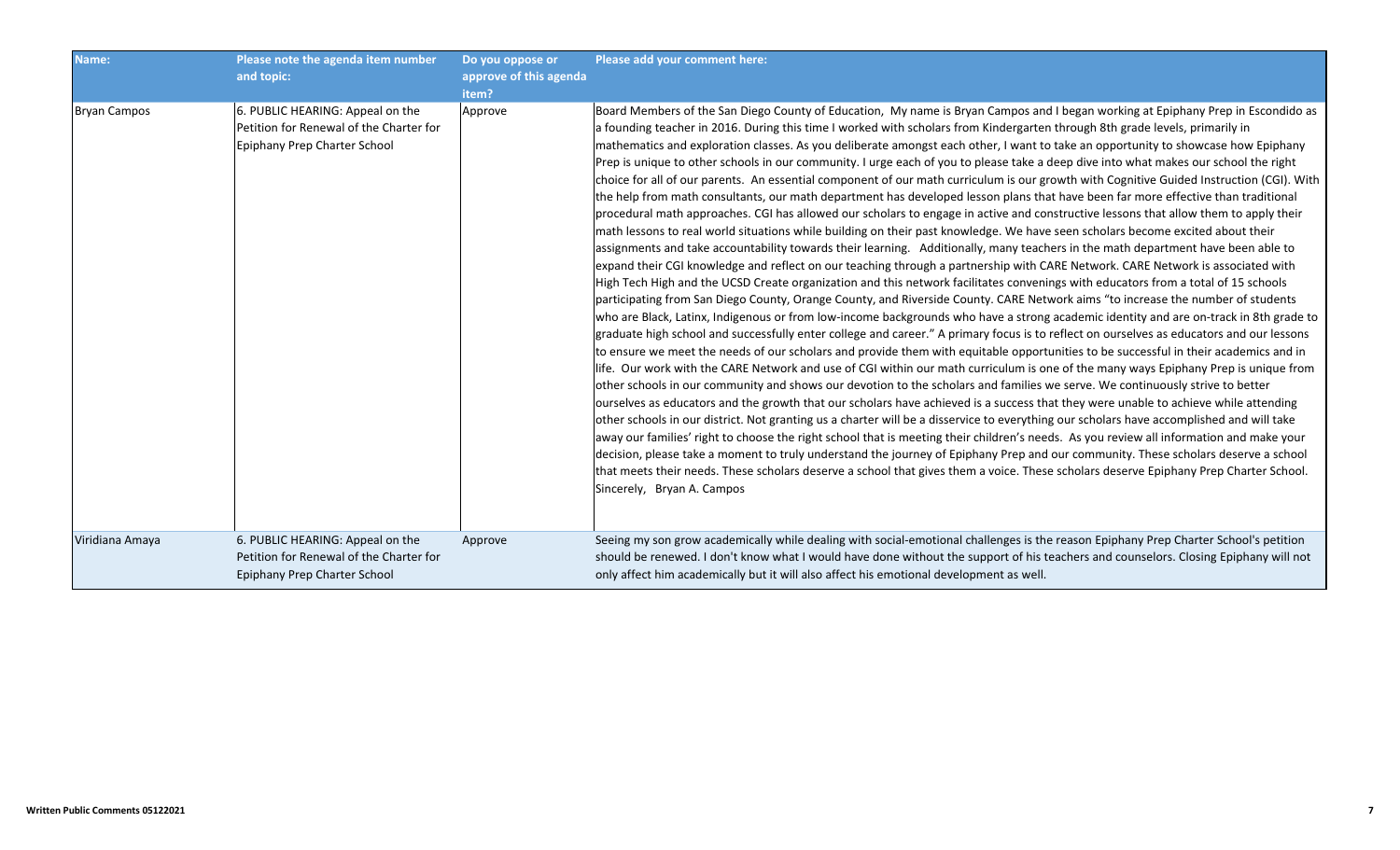| Name:                    | Please note the agenda item number<br>and topic:                                                            | Do you oppose or<br>approve of this agenda<br>item? | Please add your comment here:                                                                                                                                                                                                                                                                                                                                                                                                                                                                                                                                                                                                                                                                                                                                                                                                                                                                                                                                                                                                                                                                                                                                                                                                                                                                                                                                                                                                                                                                                                                                                                                                                                                                                                                                                                                                                                                                                                                                                                                                                                                                                                                                                                                                                                                                                                                                                                                                                                                                                                                                                                                                                                                                                                                                                                                                                                                     |
|--------------------------|-------------------------------------------------------------------------------------------------------------|-----------------------------------------------------|-----------------------------------------------------------------------------------------------------------------------------------------------------------------------------------------------------------------------------------------------------------------------------------------------------------------------------------------------------------------------------------------------------------------------------------------------------------------------------------------------------------------------------------------------------------------------------------------------------------------------------------------------------------------------------------------------------------------------------------------------------------------------------------------------------------------------------------------------------------------------------------------------------------------------------------------------------------------------------------------------------------------------------------------------------------------------------------------------------------------------------------------------------------------------------------------------------------------------------------------------------------------------------------------------------------------------------------------------------------------------------------------------------------------------------------------------------------------------------------------------------------------------------------------------------------------------------------------------------------------------------------------------------------------------------------------------------------------------------------------------------------------------------------------------------------------------------------------------------------------------------------------------------------------------------------------------------------------------------------------------------------------------------------------------------------------------------------------------------------------------------------------------------------------------------------------------------------------------------------------------------------------------------------------------------------------------------------------------------------------------------------------------------------------------------------------------------------------------------------------------------------------------------------------------------------------------------------------------------------------------------------------------------------------------------------------------------------------------------------------------------------------------------------------------------------------------------------------------------------------------------------|
| Margaret Novak           | 6. PUBLIC HEARING: Appeal on the<br>Petition for Renewal of the Charter for<br>Epiphany Prep Charter School | Approve                                             | I teach 7th grade science at Epiphany Prep Charter School and this is my third year with the school. Since day one, I have seen and been<br>a part of the major positive impact that this school has on the community. Epiphany provides opportunities for students to participate in<br>rigorous academic learning experiences, as well as real-life experiences around the community. Scholars are exposed to higher education<br>by actually touring universities and local colleges. Epiphany provides unique opportunities for students from low-socioeconomic<br>backgrounds to earn a spot at some of the most competitive high schools in the area. It is not fair to deny these students the<br>opportunity to continue their education at Epiphany based on the distance from standard. Most of the students who have entered into<br>Epiphany during the last 5 years have come in at below grade level. However, once joining Epiphany, they have made tremendous<br>growth, which is reflected in our data, as our growth is well above the District and the State. Had these students continued to attend<br>other schools, they most likely would have continued to fall further behind. However, Epiphany offered them the opportunity to fill<br>those gaps and make progress to catch up with their grade level peers. To deny this opportunity to other students in the community<br>would be a travesty. These kids deserve the opportunities we provide. During the pandemic, Epiphany has been a lifeline to our families<br>and a respected pillar in the community. We have offered multiple points of access to continue educating students as well as providing<br>food, family resources, and counseling services. We have made and continue to make a huge positive<br>difference throughout unprecedented and impossible times. As teachers, we participate in weekly professional development, and our<br>students directly benefit from this amount of professional growth. As a science teacher, I have been given resources to grow my<br>teaching practice and implement Next Generation Science Standards (NGSS) in a 5E model, which provides opportunities for the<br>students to pursue the growing STEM field. I am a better teacher because of Epiphany. Having taught at various other schools, I can say<br>without a doubt that Epiphany is the school that has made the biggest impact on my life as a teacher. Epiphany cares about the students<br>that get left behind and we fight to give them opportunities. Despite the uncertainty of my future employment due to the renewal<br>process, I continue to stand by Epiphany because I believe in what we do and I fully support a charter renewal. These kids deserve the<br>opportunity to grow that we can provide them like no other school can do. Thank you for your time. |
| Violeta Gonzales         | 6. PUBLIC HEARING: Appeal on the<br>Petition for Renewal of the Charter for<br>Epiphany Prep Charter School | Approve                                             | As the Food Service Supervisor of the Nutrition Program at Epiphany Prep Charter School, I have direct interaction with our students.<br>Our students exhibit very admirable behavior as they go through the lunch line. I have worked and managed the Nutrition Program for<br>different school districts; Long Beach Unified School District for 5 years, Westminster School District for 2 years and I retired from San<br>Diego Unified School District after 17 years. I have seen many students in my career but, I can tell you that the students at Epiphany<br>Prep Charter School are the most well-mannered. Their behavior during mealtimes shows how they respect elders and how obedient<br>they are. I also observed that they have very good interactions with their teacher and other students. Our school must have been doing<br>something good for these students to stand-out and be exceptional compared to students in other school. I believe that Epiphany Prep<br>Charter School is doing an excellent job in educating these students and creating a successful path for their future. Closing this school<br>will negatively impact these students.                                                                                                                                                                                                                                                                                                                                                                                                                                                                                                                                                                                                                                                                                                                                                                                                                                                                                                                                                                                                                                                                                                                                                                                                                                                                                                                                                                                                                                                                                                                                                                                                                                                                                                   |
| Jessica Gaytan Hernandez | 6. PUBLIC HEARING: Appeal on the<br>Petition for Renewal of the Charter for<br>Epiphany Prep Charter School | Approve                                             | My name is Jessica and I want to tell you about my experience at Epiphany Prep. At Epiphany they prepare us for the future. They also<br>welcome you and make you feel free to be yourself. At this school everyone is social and easy to make friends unlike other schools. I<br>know this because I was at other schools in Escondido before my mom switched me to Epiphany. Teachers and Counselors help you get<br>through anything you have problems with and make sure our voices are being heard. For these reasons this is why I recommend this<br>school for everyone.                                                                                                                                                                                                                                                                                                                                                                                                                                                                                                                                                                                                                                                                                                                                                                                                                                                                                                                                                                                                                                                                                                                                                                                                                                                                                                                                                                                                                                                                                                                                                                                                                                                                                                                                                                                                                                                                                                                                                                                                                                                                                                                                                                                                                                                                                                   |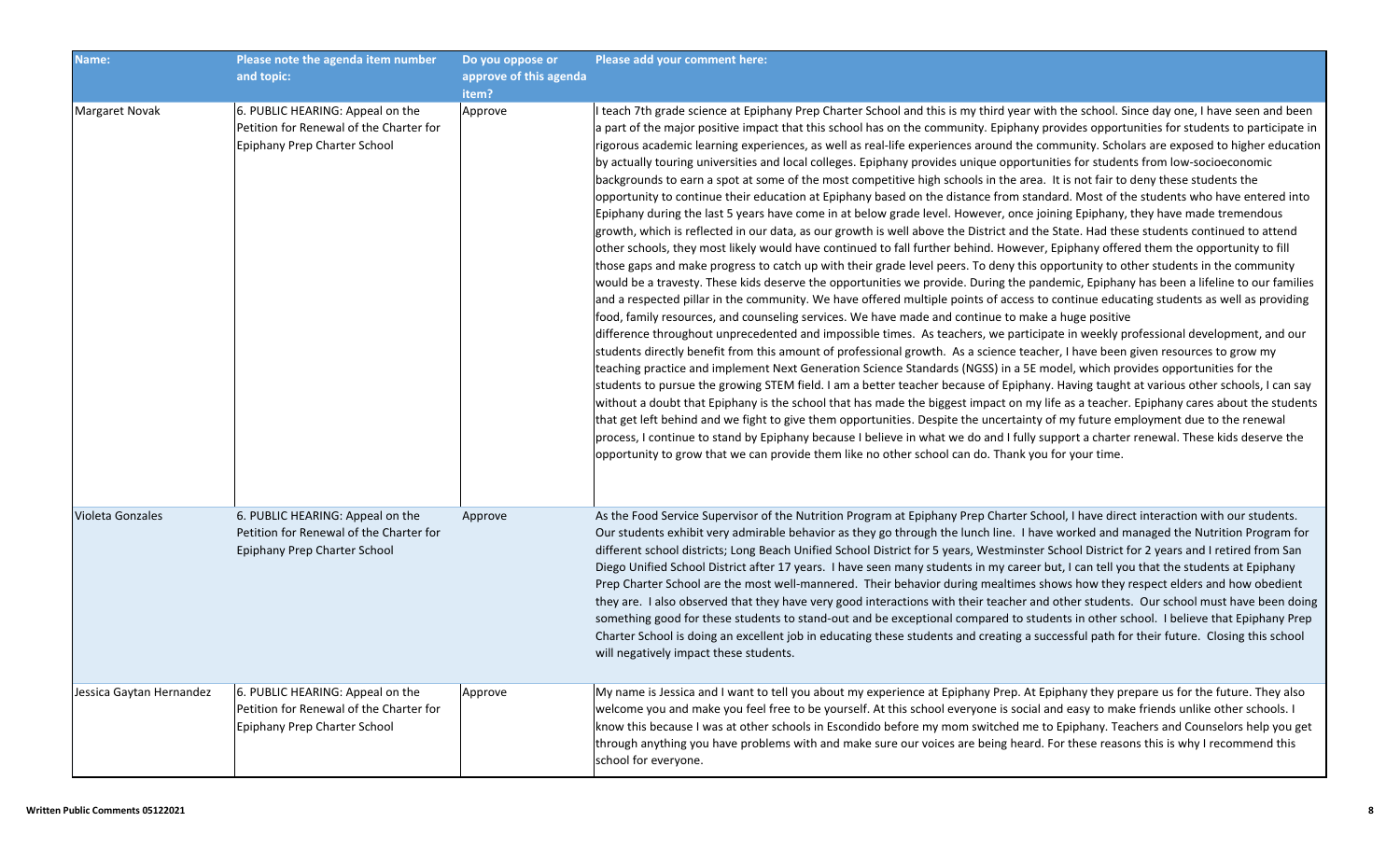| Name:                 | Please note the agenda item number<br>and topic:                                                            | Do you oppose or<br>approve of this agenda<br>item? | Please add your comment here:                                                                                                                                                                                                                                                                                                                                                                                                                                                                                                                                                                                                                                                                                                                                                                                                                                                                                                                                                                                                                                                                    |
|-----------------------|-------------------------------------------------------------------------------------------------------------|-----------------------------------------------------|--------------------------------------------------------------------------------------------------------------------------------------------------------------------------------------------------------------------------------------------------------------------------------------------------------------------------------------------------------------------------------------------------------------------------------------------------------------------------------------------------------------------------------------------------------------------------------------------------------------------------------------------------------------------------------------------------------------------------------------------------------------------------------------------------------------------------------------------------------------------------------------------------------------------------------------------------------------------------------------------------------------------------------------------------------------------------------------------------|
| <b>Britney Sierra</b> | 6. PUBLIC HEARING: Appeal on the<br>Petition for Renewal of the Charter for<br>Epiphany Prep Charter School | Approve                                             | My name is Britney and I want to tell you about my school I've been at for five years. The experience I've had from Epiphany Prep<br>Charter school has been very good! They provide one of the best learning experiences a child could receive. I know this because I have<br>friends at other schools in Escondido and they aren't challenged the way we are. I feel welcomed, loved and appreciated every day I<br>come to school. I have also grown a lot and feel extremely confident in my math abilities. They have an incredible amount of inclusivity,<br>and diversity at Epiphany. I support the renewal of my school Epiphany so that I can proudly graduate next year.                                                                                                                                                                                                                                                                                                                                                                                                              |
| Kimberly Jimenez      | 6. PUBLIC HEARING: Appeal on the<br>Petition for Renewal of the Charter for<br>Epiphany Prep Charter School | Approve                                             | My name is Kimberly and I have been a part of Epiphany's family for 5 years. At this school the staff and teachers make sure to form a<br>relationship with their students before anything else. They get to know us and form a tight bond. At my previous schools a lot of my<br>teachers didn't worry as much about my mental health. At Epiphany, we have multiple counselors who are there at any time we need<br>them. Our principal Dr. Lozano responds to any of our questions and makes sure our issues are resolved. She empowers us to stand up<br>for ourselves and what we believe in. The staff makes sure that student voices are heard. Epiphany also offers leadership groups so that<br>students can prepare for the future by learning many life skills. Epiphany Prep Charter School is a great school I can't imagine where I<br>would be had I gone somewhere else. Thanks to my hard work and support I received from Epiphany, I will be attending Del Lago next<br>year and couldn't be more proud that my hard work paid off.                                           |
| Ximena Gonzalez       | 6. PUBLIC HEARING: Appeal on the<br>Petition for Renewal of the Charter for<br>Epiphany Prep Charter School | Approve                                             | My experience in Epiphany Prep has been great, especially the friends you get to make here. In my old school in Escondido it was very<br>hard to make friends because everyone was very rude especially since I was one of the only kids who was Hispanic. At this school I have<br>truly made a family with the people here because of how inclusive they are and how respected I feel. I have made so many memories<br>with so many friendships I have built. The teachers also love to make bonds with their students. The counselors also give amazing<br>opportunities for kids to get into clubs and voice their opinion in what they are passionate about. I've been in this community since they<br>started which has now been 5 years! I support Epiphany Prep's renewal because I have been here for a long time and want to graduate<br>from Epiphany next year. Overall, I think it's an amazing opportunity for kids to make school a little less depressing for kids who are<br>giving up on their learning resources and to give the extra push to keep going like Epiphany does. |
| <b>Andreas Melzer</b> | 6. PUBLIC HEARING: Appeal on the<br>Petition for Renewal of the Charter for<br>Epiphany Prep Charter School | Approve                                             | The students at Epiphany Charter learn in a very nurturing and private setting, which for some students promotes learning. The students<br>at Epiphany do not always achieve the life skills at an early age due to a variety of background factors. Epiphany Charter offers students<br>a transition into public schools where they complete their education and become productive members of society. I urge you to approve<br>the continued funding of Epiphany Charter School.                                                                                                                                                                                                                                                                                                                                                                                                                                                                                                                                                                                                               |
| Daryl Jackson         | 6. PUBLIC HEARING: Appeal on the<br>Petition for Renewal of the Charter for<br>Epiphany Prep Charter School | Approve                                             | As a resident of Escondido, I support Epiphany Prep's charter renewal. Epiphany is known in our community for the support they give<br>their students that cannot be found in the district. They have four counselors for 750 students which is unheard of! I have neighbors and<br>friends who have pulled their children from other schools to put them at Epiphany for the academics, social and emotional support, and<br>the community and family feel. I can't imagine what will happen if the floor is ripped out from under these children's feet. They are<br>already at a huge disadvantage and have been going through a pandemic, it is completely unfair and unethical to take their school, their<br>safe space away from them. Do the right thing and renew Epiphany, our community and our kids need it.                                                                                                                                                                                                                                                                         |
| Maria Resendiz        | 6. PUBLIC HEARING: Appeal on the<br>Petition for Renewal of the Charter for<br>Epiphany Prep Charter School | Approve                                             | We need EPCS to stay                                                                                                                                                                                                                                                                                                                                                                                                                                                                                                                                                                                                                                                                                                                                                                                                                                                                                                                                                                                                                                                                             |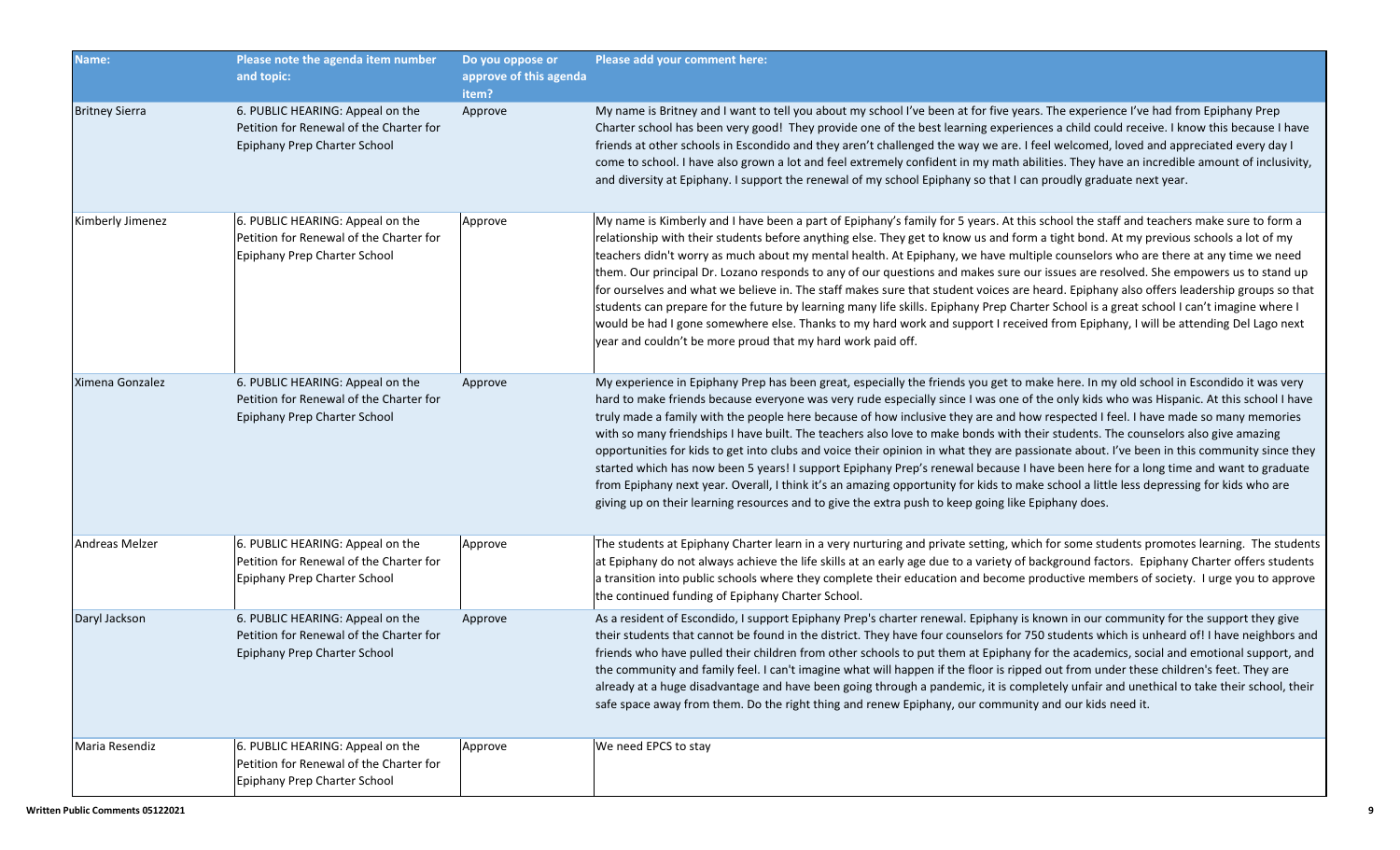| Name:                | Please note the agenda item number<br>and topic:                                                            | Do you oppose or<br>approve of this agenda<br>item? | Please add your comment here:                                                                                                                                                                                                                                                                                                                                                                                                                                                                                                                                                                                                                                                                                                                                                                                                                                                                                                                                                                                                                       |
|----------------------|-------------------------------------------------------------------------------------------------------------|-----------------------------------------------------|-----------------------------------------------------------------------------------------------------------------------------------------------------------------------------------------------------------------------------------------------------------------------------------------------------------------------------------------------------------------------------------------------------------------------------------------------------------------------------------------------------------------------------------------------------------------------------------------------------------------------------------------------------------------------------------------------------------------------------------------------------------------------------------------------------------------------------------------------------------------------------------------------------------------------------------------------------------------------------------------------------------------------------------------------------|
| <b>Athena Sperry</b> | 6. PUBLIC HEARING: Appeal on the<br>Petition for Renewal of the Charter for<br>Epiphany Prep Charter School | Approve                                             | Epiphany Prep has been in my life the past 2 years and it was a school I had always hoped for. A school that stands by social-emotional<br>learning, educates their staff through insightful professional development, and always reminds the students to "get comfortable with the<br>uncomfortable." Epiphany Prep Charter School is a school that not only educates students on state standards, but educates them on<br>emotional intelligence. With 4 school counselors, the students always have someone to talk to. These students are warriors and we are<br>their tribe. Their trauma is our trauma, their successes are our successes. We are more than a school-we are a village raising children to<br>be the best citizens they can be. Because of all this, there should be more schools like Epiphany Prep. More schools educating students<br>on their their well-being, more schools educating staff on restorative practices, and more schools willing to do what it takes to support<br>their students outside of the classroom. |
| Melissa              | 6. PUBLIC HEARING: Appeal on the<br>Petition for Renewal of the Charter for<br>Epiphany Prep Charter School | Approve                                             | My two girls love this school and are doing amazing.                                                                                                                                                                                                                                                                                                                                                                                                                                                                                                                                                                                                                                                                                                                                                                                                                                                                                                                                                                                                |
| Cecilia jimenez      | 6. PUBLIC HEARING: Appeal on the<br>Petition for Renewal of the Charter for<br>Epiphany Prep Charter School | Approve                                             | Yo pienso que es. Muy buena escuela y que los niños y los papás estamos muy a gusto y son muy amables las maestras y todo el<br>personal y si la cerrarían los niños se sentirían muy tristes al no saber que va a pasar con su escuela  estamos contestas pk con. Todo<br>esta pandemia han hecho todo muy bien todo muy organizado  y estamos muy contentos con esta escuela  por favor sigan renovando<br>el contrato para que no se cierre esta escuela gracias                                                                                                                                                                                                                                                                                                                                                                                                                                                                                                                                                                                 |
| Carla serna          | 6. PUBLIC HEARING: Appeal on the<br>Petition for Renewal of the Charter for<br>Epiphany Prep Charter School | Approve                                             | Para mi es muy importante seguir en esta escuela me da la oportunidad de dejar a mis hijos antes de travajar y puedo ir por ellos<br>después de escuela y podre estar al tanto de ellos porfavor consideren en dejar esta escuela abierta por que nos afectaría a muchos<br>padres de familia                                                                                                                                                                                                                                                                                                                                                                                                                                                                                                                                                                                                                                                                                                                                                       |
| Juan Magallon        | 6. PUBLIC HEARING: Appeal on the<br>Petition for Renewal of the Charter for<br>Epiphany Prep Charter School | Approve                                             | My daughter attends that school since it opened, now it is the only school she knows, her friends and family go there. I have seen how<br>the teachers understand and take care of my daughter and I am very happy with all the staff, I hope it keeps open, now is an important<br>part of our family.                                                                                                                                                                                                                                                                                                                                                                                                                                                                                                                                                                                                                                                                                                                                             |
| Jovanny              | 6. PUBLIC HEARING: Appeal on the<br>Petition for Renewal of the Charter for<br>Epiphany Prep Charter School | Approve                                             | My name is Jovanny and I think they should not close my school because they have really nice people and teachers and if they closed it I<br>would be sad thank you.                                                                                                                                                                                                                                                                                                                                                                                                                                                                                                                                                                                                                                                                                                                                                                                                                                                                                 |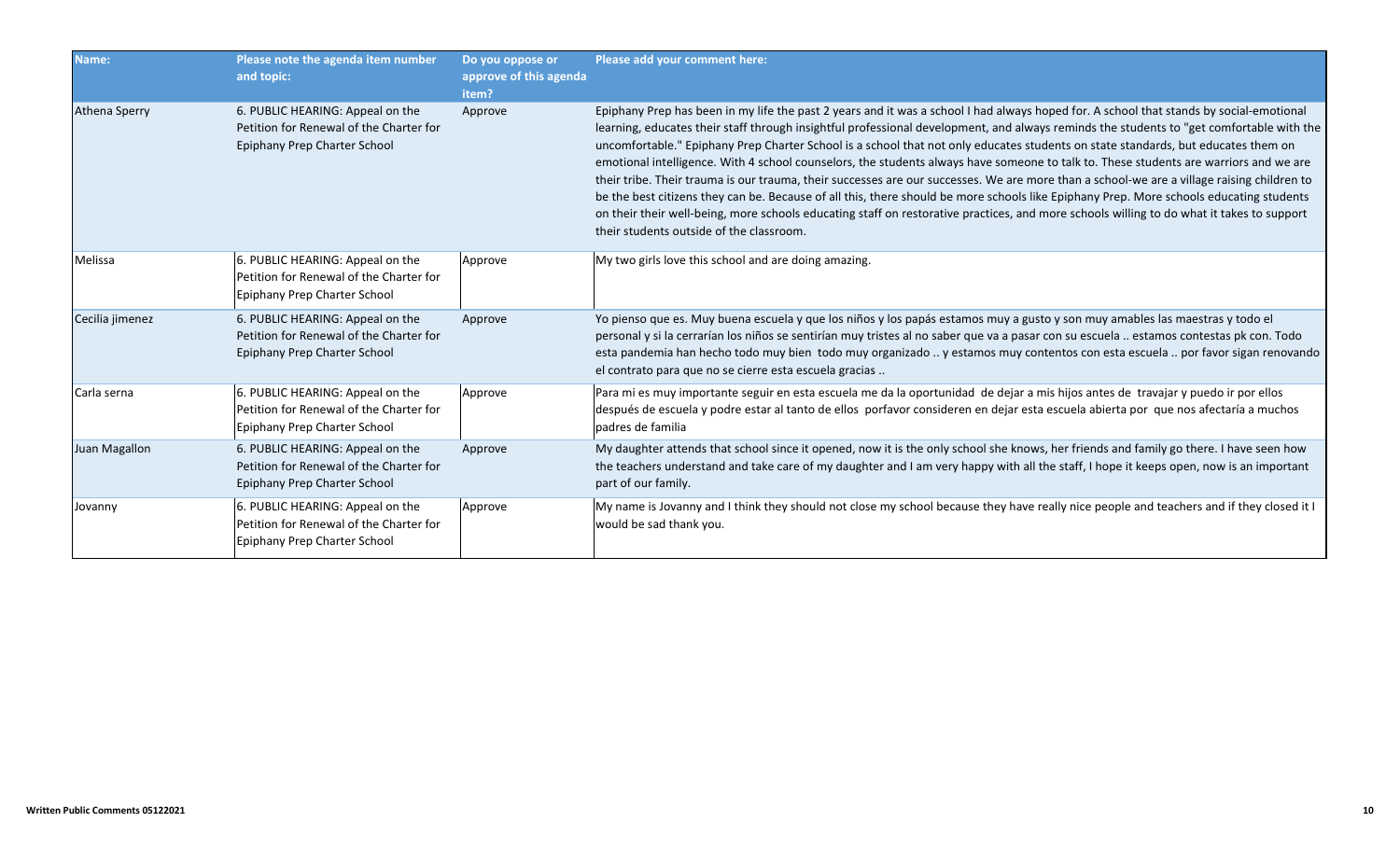| Name:         | Please note the agenda item number<br>and topic:                                                            | Do you oppose or<br>approve of this agenda<br>item? | Please add your comment here:                                                                                                                                                                                                                                                                                                                                                                                                                                                                                                                                                                                                                                                                                                                                                                                                                                                                                                                                                                                                                                                                                                                                                                                                                                                                                                                                                                                                                                                                                                                                                                                                                                                                                                                                                                                                                                                                                                                                                                                                                                                                                                                                                                                                                                       |
|---------------|-------------------------------------------------------------------------------------------------------------|-----------------------------------------------------|---------------------------------------------------------------------------------------------------------------------------------------------------------------------------------------------------------------------------------------------------------------------------------------------------------------------------------------------------------------------------------------------------------------------------------------------------------------------------------------------------------------------------------------------------------------------------------------------------------------------------------------------------------------------------------------------------------------------------------------------------------------------------------------------------------------------------------------------------------------------------------------------------------------------------------------------------------------------------------------------------------------------------------------------------------------------------------------------------------------------------------------------------------------------------------------------------------------------------------------------------------------------------------------------------------------------------------------------------------------------------------------------------------------------------------------------------------------------------------------------------------------------------------------------------------------------------------------------------------------------------------------------------------------------------------------------------------------------------------------------------------------------------------------------------------------------------------------------------------------------------------------------------------------------------------------------------------------------------------------------------------------------------------------------------------------------------------------------------------------------------------------------------------------------------------------------------------------------------------------------------------------------|
| Pedro Orozco  | 6. PUBLIC HEARING: Appeal on the<br>Petition for Renewal of the Charter for<br>Epiphany Prep Charter School | Approve                                             | Hola mi nombre es Pedro Orozco padre de 2 niños jovanny y brayan orozco y ellos asisten a la escuela Epiphany Prep. Mientras han<br>permanecido en esta escuela ellos han aprendiendo mucho en todos los aspectos educativos y sociales morales. De respecto, la escuela<br>les ayuda a enfocar sus pensamientos en seguir estudiando y motiva a ser mejores. Me gusta esta escuela porque tiene sus metas<br>enfocadas en ser mejores personas ser profesionales para ayudar a este gran país esta escuela tiene grandes maestros dedicados a los<br>niños y atentos con cualquier duda que tengamos. Me da mucha tristeza e impotencia que llegaran a cerrar la escuela. Me preocupa el<br>futuro de mis hijos ya que en esta escuela también les importa el futuro de ellos y los preparan para afrontarlos cualquier problema<br>desde edad temprana. Ellos van con mucha alegría y a clases aún en estos tiempos ellos se levantan y hacen sus clases en línea felices sin<br>ningún problema. Espero que al igual que esta escuela ustedes también piensen en el futuro de todos los alumnos y mis hijos que asisten<br>ai en Epiphany Prep. Gracias. ----------- Hello my name is Pedro Orozco father of 2 children jovanny and brayan orozco and they attend<br>Epiphany Prep. While they have remained in this school they have learned a lot in all educational and social moral aspects. In respect,<br>the school helps them focus their thoughts on continuing to study and motivates them to be better. I like this school because it has its<br>goals focused on being better people, being professionals to help this great country. This school has great teachers dedicated to children<br>and attentive to any questions we have. It makes me very sad and helpless if the school were to close. I am concerned about the future<br>of my children since in this school they also care about their future and prepare them to face any problem from an early age. They go to<br>classes with great joy and even in these times they get up and attend their online classes happy without any problem. I hope that like<br>this school you will also think about the future of all the students and my children who attend Epiphany Prep. Thanks. |
| Sinead Quinn  | 6. PUBLIC HEARING: Appeal on the<br>Petition for Renewal of the Charter for<br>Epiphany Prep Charter School | Approve                                             | I support Epiphany Prep Charter School for renewal because Epiphany is a family. The staff work hard and truly love working for their<br>students and helping them improve academically socially and emotionally. Epiphany Prep Charter is a safe haven for many students.                                                                                                                                                                                                                                                                                                                                                                                                                                                                                                                                                                                                                                                                                                                                                                                                                                                                                                                                                                                                                                                                                                                                                                                                                                                                                                                                                                                                                                                                                                                                                                                                                                                                                                                                                                                                                                                                                                                                                                                          |
| Kari Wright   | 6. PUBLIC HEARING: Appeal on the<br>Petition for Renewal of the Charter for<br>Epiphany Prep Charter School | Approve                                             | Epiphany Prep has made a huge positive difference in the academic, social and emotional health of it's students. Please don't abandon all<br>of the progress that these students have made. Many would not rebound from the devastating loss of the school family they have at<br>Epiphany.                                                                                                                                                                                                                                                                                                                                                                                                                                                                                                                                                                                                                                                                                                                                                                                                                                                                                                                                                                                                                                                                                                                                                                                                                                                                                                                                                                                                                                                                                                                                                                                                                                                                                                                                                                                                                                                                                                                                                                         |
| Rosa          | 6. PUBLIC HEARING: Appeal on the<br>Petition for Renewal of the Charter for<br>Epiphany Prep Charter School | Approve                                             | Para mi como madre de familia, seria muy mala desicion cerrar Epiphany Prep, pues mis ninos estan aprendiendo y son muy<br>independendientes para trabajar, tienen Buenos programas, aun en la pandemia se organizaron de una manera efectiva para los<br>estudiantes, eso me da confianza para confiar la educacion a mis hijos, Muy contentos con la escuela $\heartsuit$                                                                                                                                                                                                                                                                                                                                                                                                                                                                                                                                                                                                                                                                                                                                                                                                                                                                                                                                                                                                                                                                                                                                                                                                                                                                                                                                                                                                                                                                                                                                                                                                                                                                                                                                                                                                                                                                                         |
| Daniel Loaiza | 6. PUBLIC HEARING: Appeal on the<br>Petition for Renewal of the Charter for<br>Epiphany Prep Charter School | Approve                                             | En lo personal, nos gusta la escuela, se ha dedicado a buscar eatrategias para los ninos antes y durante esta pandemia, para mi como<br>padre de familia es importante buscar una escuela donde tengan programas efectivos y funcionales para mis hijos y en Epiphany Prep la<br>he encontrado, queremos mantenerla activa (b                                                                                                                                                                                                                                                                                                                                                                                                                                                                                                                                                                                                                                                                                                                                                                                                                                                                                                                                                                                                                                                                                                                                                                                                                                                                                                                                                                                                                                                                                                                                                                                                                                                                                                                                                                                                                                                                                                                                       |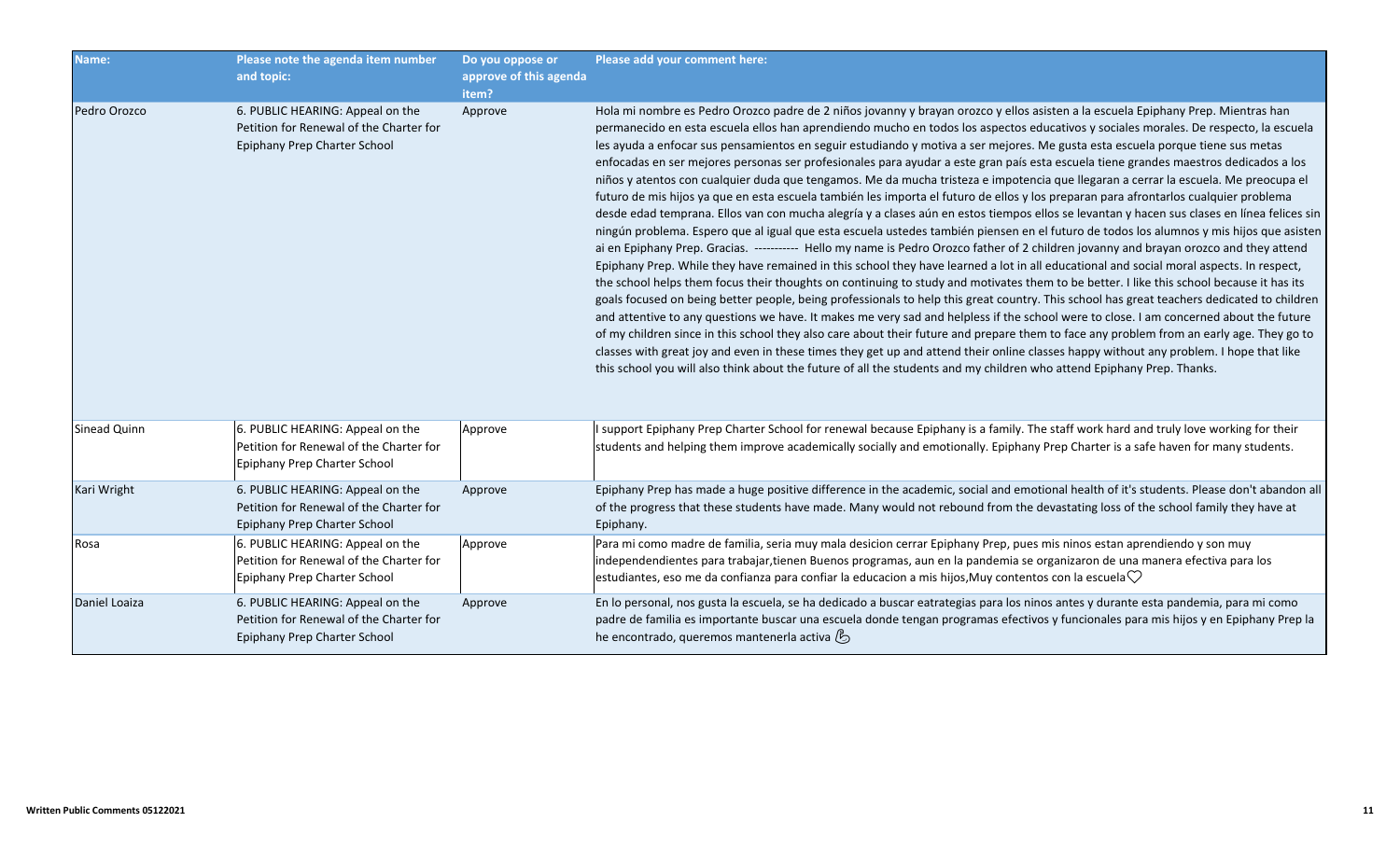| Name:                             | Please note the agenda item number<br>and topic:                                                            | Do you oppose or<br>approve of this agenda<br>item? | Please add your comment here:                                                                                                                                                                                                                                                                                                                                                                                                                                                                                                                                                                                                                                                                                                                                                                                                                                                                                                                                                                                                                                                                                                                                                                                                                                                                                                                                                                                                                                                                                                                                                                                                                                                                                                                                                                                                                     |
|-----------------------------------|-------------------------------------------------------------------------------------------------------------|-----------------------------------------------------|---------------------------------------------------------------------------------------------------------------------------------------------------------------------------------------------------------------------------------------------------------------------------------------------------------------------------------------------------------------------------------------------------------------------------------------------------------------------------------------------------------------------------------------------------------------------------------------------------------------------------------------------------------------------------------------------------------------------------------------------------------------------------------------------------------------------------------------------------------------------------------------------------------------------------------------------------------------------------------------------------------------------------------------------------------------------------------------------------------------------------------------------------------------------------------------------------------------------------------------------------------------------------------------------------------------------------------------------------------------------------------------------------------------------------------------------------------------------------------------------------------------------------------------------------------------------------------------------------------------------------------------------------------------------------------------------------------------------------------------------------------------------------------------------------------------------------------------------------|
| Claudia Ramirez                   | 6. PUBLIC HEARING: Appeal on the<br>Petition for Renewal of the Charter for<br>Epiphany Prep Charter School | Approve                                             | To whom it may concern, When it comes to advocating for students who are economically and socially disadvantaged, leadership needs<br>to be taken into action. Approving Epiphany Prep Contract renewal will allow all students and families to have a voice. Allowing students<br>and parents to have a school of their choice will allow academic benefits in the future to our students. Epiphany prep serves students<br>from kinder through 8th grade. Throughout the grade levels, we have 4 amazing counselors who are always there for our students given<br>that they have a traumatic life background. Students at Epiphany prepare always able to have the trust to approach any adult on campus<br>to advocate for them and understand them. Aside from student services, teachers are also constantly on PLC meetings on a daily basis to<br>further discuss ways in which we can better serve our students. The elongated PLC hours that teachers attend allow us to learn more<br>about the families and students we work with in order to better plan for the near future. At Epiphany all students know that they belong,<br>that we believe in 2nd chances, we laugh together and we never give up. In the classroom, students are given the opportunity to become<br>active technology users, active collaborators, and great communicators to help shape hem for the future. Given that the school has a<br>mayority of latinx community of students, the school staff is also 70% of latinx population of teachers and staff allowing for student<br>representation and understanding. If Epiphany Prep Charter School contract renewal is not approved, the students will continue to fall<br>into the cracks lowering the possibilities of a successful future for the economically and socially disadvantaged population. |
| Maria Del Socorro Gomez<br>Vargas | 6. PUBLIC HEARING: Appeal on the<br>Petition for Renewal of the Charter for<br>Epiphany Prep Charter School | Approve                                             | Por favor necesitamos que la escuela siga habierta ya que de ella dependen nuestros hijos que son bilingües, ya que actualmente es la<br>única escuela en el distrito que nos brinda la oportunidad de que nuestros hijos hablen español y sobre todo que contamos con el apoyo<br>de sus maestros                                                                                                                                                                                                                                                                                                                                                                                                                                                                                                                                                                                                                                                                                                                                                                                                                                                                                                                                                                                                                                                                                                                                                                                                                                                                                                                                                                                                                                                                                                                                                |
| Irineo hernanadez                 | 6. PUBLIC HEARING: Appeal on the<br>Petition for Renewal of the Charter for<br>Epiphany Prep Charter School | Approve                                             | Mi nombre es irineo hernandez papa de camila hernandez una estudiante muy brillante por el gran trabajo delos maestros que a tenido<br>en esta escuela por eso quiero apoyar ala escuela a renovarse epiphany esla mejor escuela para su aprendisaje y la ayudara a alcansar<br>sus grandes sueños . Gracias                                                                                                                                                                                                                                                                                                                                                                                                                                                                                                                                                                                                                                                                                                                                                                                                                                                                                                                                                                                                                                                                                                                                                                                                                                                                                                                                                                                                                                                                                                                                      |
| Emily Kyle                        | 6. PUBLIC HEARING: Appeal on the<br>Petition for Renewal of the Charter for<br>Epiphany Prep Charter School | Approve                                             | As an educator at another local charter school (High Tech High), I firmly believe in the value of charter schools. My students had the<br>opportunity to exhibit their work alongside that of Epiphany Prep Charter School students at a wellness fair hosted by Epiphany last year.<br>It was a beautiful moment of collaboration and community outreach made possible by Epiphany's efforts. This last year, educators have<br>had to work exceptionally hard to adapt and make the most of an educational school year through the Covid pandemic. The teachers I<br>know at Epiphany have put in so much creativity and effort into this year to make learning the best it can be for all kids. I believe<br>Epiphany deserves to continue operating and serving the Escondido community. Thank you.                                                                                                                                                                                                                                                                                                                                                                                                                                                                                                                                                                                                                                                                                                                                                                                                                                                                                                                                                                                                                                           |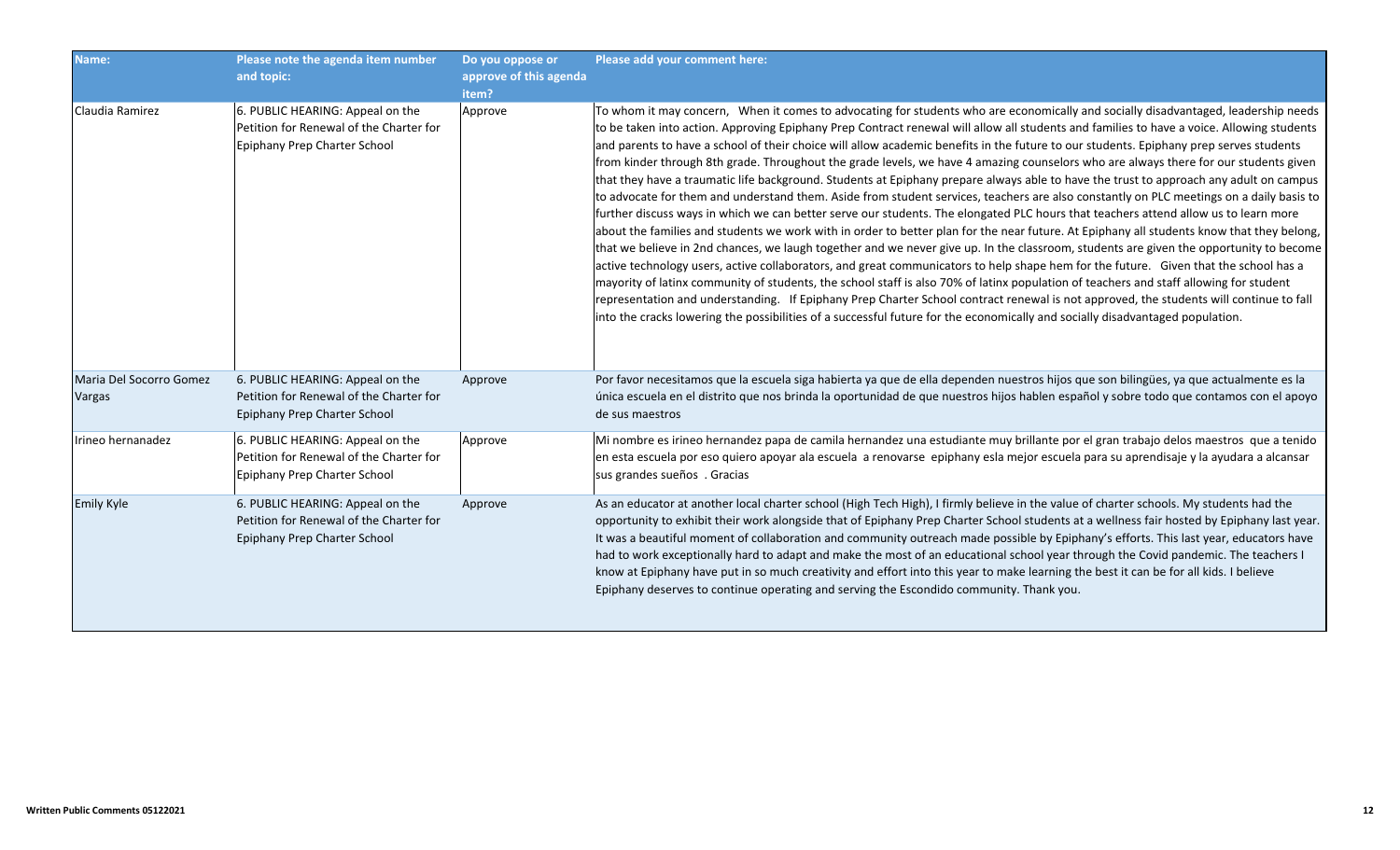| Name:                | Please note the agenda item number<br>and topic:                                                            | Do you oppose or<br>approve of this agenda<br>item? | Please add your comment here:                                                                                                                                                                                                                                                                                                                                                                                                                                                                                                                                                                                                                                                                                                                                                                                                                                                                                                                                                                                                                                               |
|----------------------|-------------------------------------------------------------------------------------------------------------|-----------------------------------------------------|-----------------------------------------------------------------------------------------------------------------------------------------------------------------------------------------------------------------------------------------------------------------------------------------------------------------------------------------------------------------------------------------------------------------------------------------------------------------------------------------------------------------------------------------------------------------------------------------------------------------------------------------------------------------------------------------------------------------------------------------------------------------------------------------------------------------------------------------------------------------------------------------------------------------------------------------------------------------------------------------------------------------------------------------------------------------------------|
| <b>Abigail Perez</b> | 6. PUBLIC HEARING: Appeal on the<br>Petition for Renewal of the Charter for<br>Epiphany Prep Charter School | Approve                                             | I as a student in Epiphany Prep I am against of any actions against Epiphany Prep. Epiphany Prep is one of the best school districts that I<br>have ever been. Thanks to them they taught me many things to many that made me who I am toady I am an educated student and<br>thanks to them that helped me through the most not so happy days. The teachers taught me how to have confidence on who I might be<br>in they future. what I am saying is that no teacher will give you the same courage as them no teacher will care if you feel sad or not like<br>them no teacher has the same respect and love as them they love all love of us for who we are and it breaks my heart that they want to<br>close the school when they have the best teachers, staff, councilor's (sorry for any miss spelling) how come they don't close the public<br>schools I have no hate on them but why close Epiphany when they have taught me how to read, write, math and many more there are<br>no words to describe how wonderful is Epiphany Prep thank you for hearing me out. |
| Norma Samano         | 6. PUBLIC HEARING: Appeal on the<br>Petition for Renewal of the Charter for<br>Epiphany Prep Charter School | Approve                                             | Mi nombre es Norma y mi hijo se llama felix y está en el quinto grado en Epiphany. Estamos muy contentos mi hijo y yo en la escuela. Mi<br>hijo tenía problemas en la otra escuela y cuando empezó a ir a Epiphany cambió mucho tanto en su comportamiento como en los<br>estudios. En Epiphany nos sentimos más como familia. Los maestros están muy al pendiente de los alumnos. Todos conocen a los<br>maestros y los alumnos tienen mucha conexión con los maestros. Eso es lo que me gusta de esta escuela. Si algún alumno va atrasado,<br>desde la directora hasta el maestro tratan de darle toda la ayuda que necesitan. La comunicación entre padre y maestros es excelente.<br>Por eso les pido que nos ayuden a que la escuela siga abierta. Gracias de antemano por escucharnos.                                                                                                                                                                                                                                                                               |
| Arsenio Baltazar     | 6. PUBLIC HEARING: Appeal on the<br>Petition for Renewal of the Charter for<br>Epiphany Prep Charter School | Approve                                             | Dear Board Members, my name is Arsenio Baltazar and I approve the 5 year renewal of Epiphany Prep Charter School. My mom is a<br>teacher at Epiphany Prep Charter School, I have witnessed the long ardous hours that she puts in day in and day out with her students<br>and her student's families. During the COVID 19 Pandemic Epiphany Prep was the only school that was delivering meals to the families<br>homes. These are families that were tremendously affected by the pandemic and Epiphany Prep was supportive of them from day one.<br>This speaks volumes to the dedication and love that Epiphany Prep has for the community, not only that, but Epiphany Prep was the first<br>school offering online classes. These are just some examples of what Epiphany Prep has done for the community and it would be unfair<br>to take the school away from the community that it has helped during these tough times. Respectfully, Arsenio Baltazar.                                                                                                            |
| Yajaira Gomez Gomez  | 6. PUBLIC HEARING: Appeal on the<br>Petition for Renewal of the Charter for<br>Epiphany Prep Charter School | Approve                                             | Please allow this school to stay open! It has helped my kids in more than one way academically.                                                                                                                                                                                                                                                                                                                                                                                                                                                                                                                                                                                                                                                                                                                                                                                                                                                                                                                                                                             |
| Sergio Campos        | 6. PUBLIC HEARING: Appeal on the<br>Petition for Renewal of the Charter for<br>Epiphany Prep Charter School | Approve                                             | Porque es una escuela muy completa las maestras y el personal muy amables y tenemos mucho apoyo de todos y mi hija esta muy<br>contenta y pienso que le afectaria ya no asistir pk su maestra le ah ayudado mucho y ah aprendido mucho asi que por favor les pido que<br>vuelvan a renovar el contrato pk si no muchos niños saldrian afectados muchas gracias y por favor escuchennos  sal                                                                                                                                                                                                                                                                                                                                                                                                                                                                                                                                                                                                                                                                                 |
| Candy Salas          | 6. PUBLIC HEARING: Appeal on the<br>Petition for Renewal of the Charter for<br>Epiphany Prep Charter School | Approve                                             | Once again we would like to inform what a great job Epiphany has done and the positive impact, environment they have given our<br>family. The dedication they have given not just to my daughters education if unbelievable. They really do care for there students, family<br>& staff. I can't imagine the thought of the impact of the non renewal would have on our daughter & all the families that Choose to have<br>our children attend. Thank you The Salas Family                                                                                                                                                                                                                                                                                                                                                                                                                                                                                                                                                                                                   |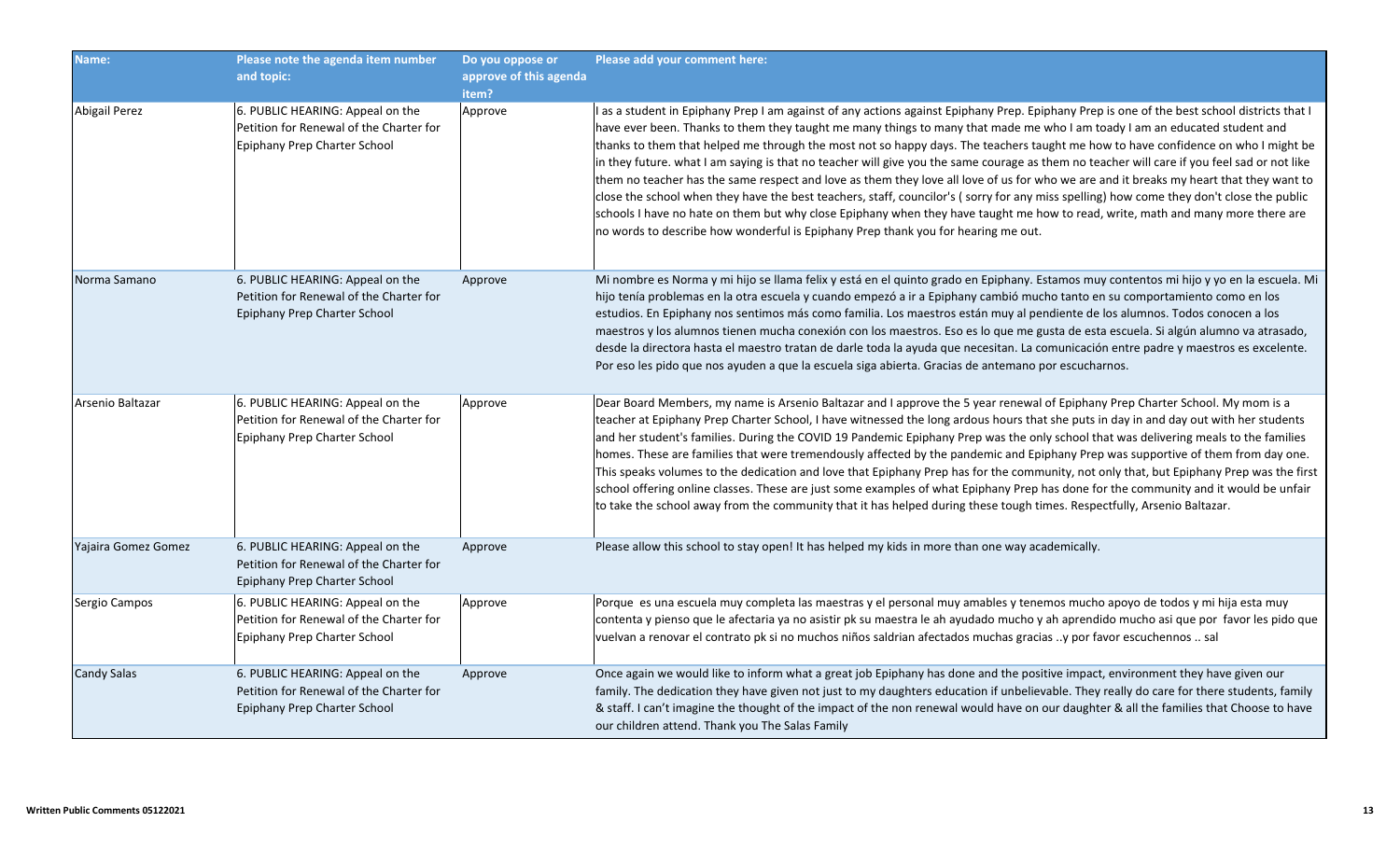| Name:                    | Please note the agenda item number<br>and topic:                                                                                     | Do you oppose or<br>approve of this agenda<br>item? | Please add your comment here:                                                                                                                                                                                                                                                                                                                                                                                                                                                                                                                                                                                                                                                                                                                                                                                                                                                                                                                                                                                                                                                                                                                                                                                                                                                                                                                                                                                                                                                                                                                                                                                                                                                                                                                                                                               |
|--------------------------|--------------------------------------------------------------------------------------------------------------------------------------|-----------------------------------------------------|-------------------------------------------------------------------------------------------------------------------------------------------------------------------------------------------------------------------------------------------------------------------------------------------------------------------------------------------------------------------------------------------------------------------------------------------------------------------------------------------------------------------------------------------------------------------------------------------------------------------------------------------------------------------------------------------------------------------------------------------------------------------------------------------------------------------------------------------------------------------------------------------------------------------------------------------------------------------------------------------------------------------------------------------------------------------------------------------------------------------------------------------------------------------------------------------------------------------------------------------------------------------------------------------------------------------------------------------------------------------------------------------------------------------------------------------------------------------------------------------------------------------------------------------------------------------------------------------------------------------------------------------------------------------------------------------------------------------------------------------------------------------------------------------------------------|
| Janette Gomez Monteagudo | 6. PUBLIC HEARING: Appeal on the<br>Petition for Renewal of the Charter for<br>Epiphany Prep Charter School                          | Approve                                             | I am writing to express my support for the renewal of Epiphany Prep Charter School's charter renewal. I am new to the Epiphany Prep<br>community. I have worked in traditional, charter, and non public schools. Epiphany Prep is the most impressive school I have ever<br>worked in. My husband has even commented that when I come home I am happy, that I have never been this proud of the school I have<br>worked at. The manner in which the school supports the students, their families, the community and all staff is phenomenal. In the short<br>time I have been at Epiphany Prep, I have had the pleasure of seeing amazing teachers work their craft with a passion that is often<br>missing in other schools. The school serves a population that has always been in an extremely challenging socio-economic state. These<br>students face many more challenges than the average students in the state. While the tool that the school is being measured with would<br>be accurate if all students had the same opportunities this is not the case. Only using this "distance from standard" is like the old story of<br>the blind men and the elephant. Looking at only one measure will not give a complete picture of the school's positive impact and the<br>growth of our students. The petition for renewal is crucial for this community. Our students and families will have the opportunity to<br>flourish and achieve the American Dream. If the petition for renewal is denied it will have a devastating effect on our students and their<br>families. Please do not let our students, their families, our staff, and the community suffer. Renew the charter for Epiphany Prep Charter<br>School. Thank you for your time and your work for the education of San Diego County. |
|                          | Janette Gomez Monteagudo 6. PUBLIC HEARING: Appeal on the<br>Petition for Renewal of the Charter for<br>Epiphany Prep Charter School | Approve                                             | I am writing to express my support for the renewal of Epiphany Prep Charter School's charter renewal. I am new to the Epiphany Prep<br>community. I have worked in traditional, charter, and non public schools. Epiphany Prep is the most impressive school I have ever<br>worked in. My husband has even commented that when I come home I am happy, that I have never been this proud of the school I have<br>worked at. The manner in which the school supports the students, their families, the community and all staff is phenomenal. In the short<br>time I have been at Epiphany Prep, I have had the pleasure of seeing amazing teachers work their craft with a passion that is often<br>missing in other schools. The school serves a population that has always been in an extremely challenging socio-economic state. These<br>students face many more challenges than the average students in the state. While the tool that the school is being measured with would<br>be accurate if all students had the same opportunities this is not the case. Only using this "distance from standard" is like the old story of<br>the blind men and the elephant. Looking at only one measure will not give a complete picture of the school's positive impact and the<br>growth of our students. The petition for renewal is crucial for this community. Our students and families will have the opportunity to<br>flourish and achieve the American Dream. If the petition for renewal is denied it will have a devastating effect on our students and their<br>families. Please do not let our students, their families, our staff, and the community suffer. Renew the charter for Epiphany Prep Charter<br>School. Thank you for your time and your work for the education of San Diego County. |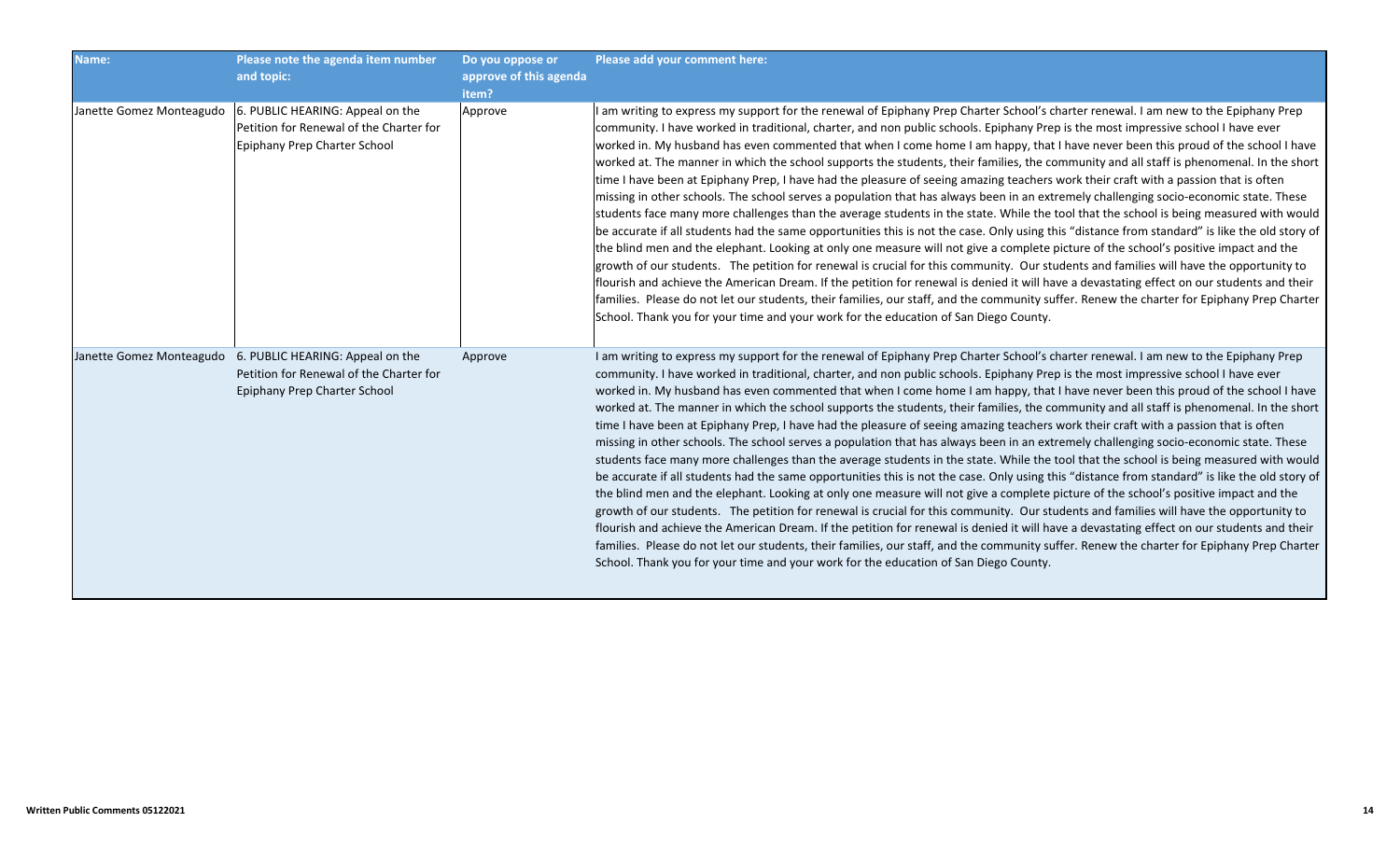| Name:                    | Please note the agenda item number<br>and topic:                                                                                     | Do you oppose or<br>approve of this agenda<br>item? | Please add your comment here:                                                                                                                                                                                                                                                                                                                                                                                                                                                                                                                                                                                                                                                                                                                                                                                                                                                                                                                                                                                                                                                                                                                                                                                                                                                                                                                                                                                                                                                                                                                                                                                                                                                                                                                                                                               |
|--------------------------|--------------------------------------------------------------------------------------------------------------------------------------|-----------------------------------------------------|-------------------------------------------------------------------------------------------------------------------------------------------------------------------------------------------------------------------------------------------------------------------------------------------------------------------------------------------------------------------------------------------------------------------------------------------------------------------------------------------------------------------------------------------------------------------------------------------------------------------------------------------------------------------------------------------------------------------------------------------------------------------------------------------------------------------------------------------------------------------------------------------------------------------------------------------------------------------------------------------------------------------------------------------------------------------------------------------------------------------------------------------------------------------------------------------------------------------------------------------------------------------------------------------------------------------------------------------------------------------------------------------------------------------------------------------------------------------------------------------------------------------------------------------------------------------------------------------------------------------------------------------------------------------------------------------------------------------------------------------------------------------------------------------------------------|
| Janette Gomez Monteagudo | 6. PUBLIC HEARING: Appeal on the<br>Petition for Renewal of the Charter for<br>Epiphany Prep Charter School                          | Approve                                             | I am writing to express my support for the renewal of Epiphany Prep Charter School's charter renewal. I am new to the Epiphany Prep<br>community. I have worked in traditional, charter, and non public schools. Epiphany Prep is the most impressive school I have ever<br>worked in. My husband has even commented that when I come home I am happy, that I have never been this proud of the school I have<br>worked at. The manner in which the school supports the students, their families, the community and all staff is phenomenal. In the short<br>time I have been at Epiphany Prep, I have had the pleasure of seeing amazing teachers work their craft with a passion that is often<br>missing in other schools. The school serves a population that has always been in an extremely challenging socio-economic state. These<br>students face many more challenges than the average students in the state. While the tool that the school is being measured with would<br>be accurate if all students had the same opportunities this is not the case. Only using this "distance from standard" is like the old story of<br>the blind men and the elephant. Looking at only one measure will not give a complete picture of the school's positive impact and the<br>growth of our students. The petition for renewal is crucial for this community. Our students and families will have the opportunity to<br>flourish and achieve the American Dream. If the petition for renewal is denied it will have a devastating effect on our students and their<br>families. Please do not let our students, their families, our staff, and the community suffer. Renew the charter for Epiphany Prep Charter<br>School. Thank you for your time and your work for the education of San Diego County. |
|                          | Janette Gomez Monteagudo 6. PUBLIC HEARING: Appeal on the<br>Petition for Renewal of the Charter for<br>Epiphany Prep Charter School | Approve                                             | I am writing to express my support for the renewal of Epiphany Prep Charter School's charter renewal. I am new to the Epiphany Prep<br>community. I have worked in traditional, charter, and non public schools. Epiphany Prep is the most impressive school I have ever<br>worked in. My husband has even commented that when I come home I am happy, that I have never been this proud of the school I have<br>worked at. The manner in which the school supports the students, their families, the community and all staff is phenomenal. In the short<br>time I have been at Epiphany Prep, I have had the pleasure of seeing amazing teachers work their craft with a passion that is often<br>missing in other schools. The school serves a population that has always been in an extremely challenging socio-economic state. These<br>students face many more challenges than the average students in the state. While the tool that the school is being measured with would<br>be accurate if all students had the same opportunities this is not the case. Only using this "distance from standard" is like the old story of<br>the blind men and the elephant. Looking at only one measure will not give a complete picture of the school's positive impact and the<br>growth of our students. The petition for renewal is crucial for this community. Our students and families will have the opportunity to<br>flourish and achieve the American Dream. If the petition for renewal is denied it will have a devastating effect on our students and their<br>families. Please do not let our students, their families, our staff, and the community suffer. Renew the charter for Epiphany Prep Charter<br>School. Thank you for your time and your work for the education of San Diego County. |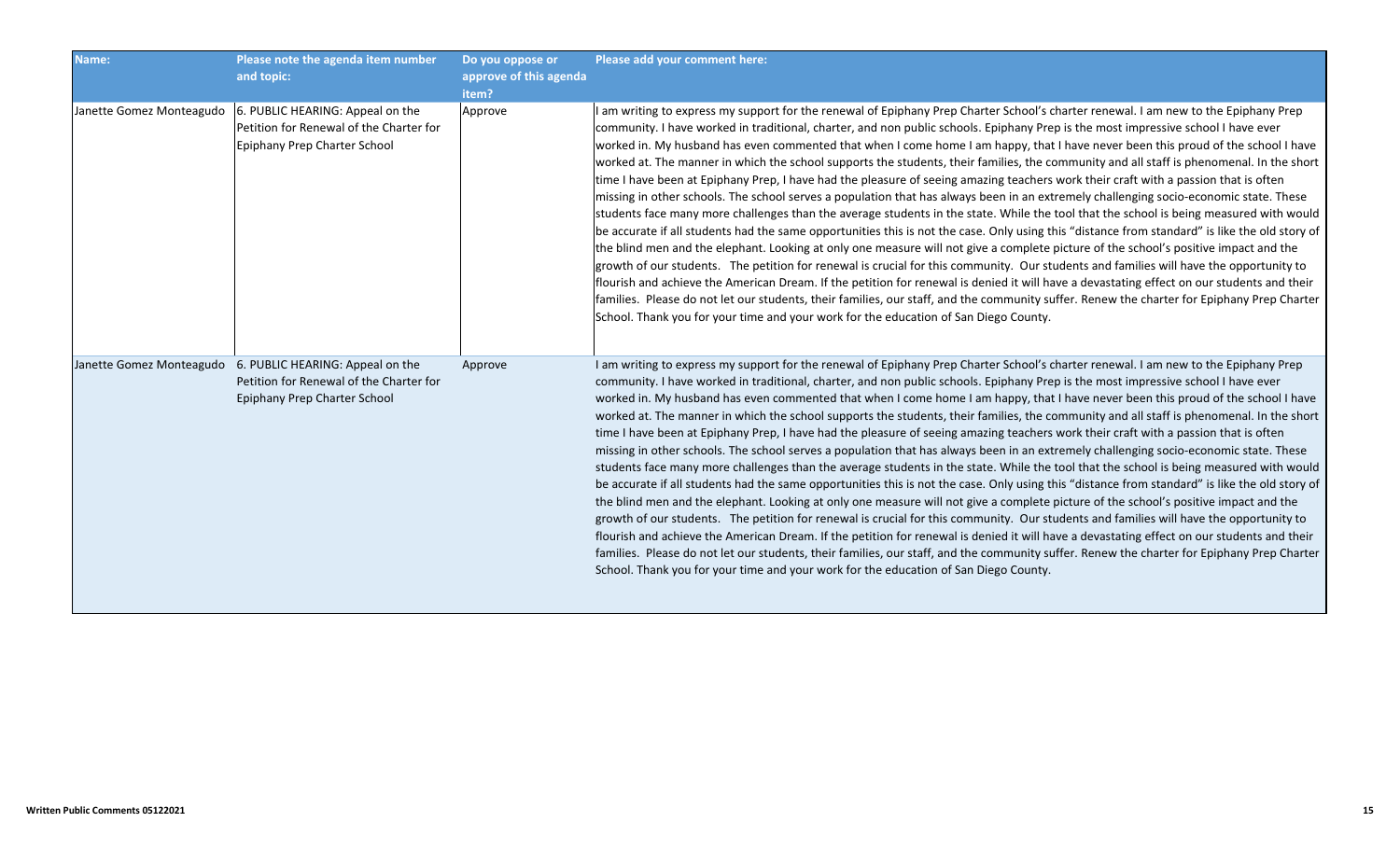| Name:          | Please note the agenda item number<br>and topic:                                                                                     | Do you oppose or<br>approve of this agenda<br>item? | Please add your comment here:                                                                                                                                                                                                                                                                                                                                                                                                                                                                                                                                                                                                                                                                                                                                                                                                                                                                                                                                                                                                                                                                                                                                                                                                                                                                                                                                                                                                                                                                                                                                                                                                                                                                                                                                                                                                                                                                                                                                                                                                                                                                                                                                                                  |
|----------------|--------------------------------------------------------------------------------------------------------------------------------------|-----------------------------------------------------|------------------------------------------------------------------------------------------------------------------------------------------------------------------------------------------------------------------------------------------------------------------------------------------------------------------------------------------------------------------------------------------------------------------------------------------------------------------------------------------------------------------------------------------------------------------------------------------------------------------------------------------------------------------------------------------------------------------------------------------------------------------------------------------------------------------------------------------------------------------------------------------------------------------------------------------------------------------------------------------------------------------------------------------------------------------------------------------------------------------------------------------------------------------------------------------------------------------------------------------------------------------------------------------------------------------------------------------------------------------------------------------------------------------------------------------------------------------------------------------------------------------------------------------------------------------------------------------------------------------------------------------------------------------------------------------------------------------------------------------------------------------------------------------------------------------------------------------------------------------------------------------------------------------------------------------------------------------------------------------------------------------------------------------------------------------------------------------------------------------------------------------------------------------------------------------------|
| Tucker Stine   | PUBLIC HEARING: Appeal on the Petition<br>for Renewal of the Charter for Epiphany<br>Prep Charter School                             | Approve                                             | We live in a very different world than last year. COVID has placed stressors and challenges on thousands of families, including ours, and<br>what brings hope and balance to them is this resilient community of Epiphany Prep, which is the backbone of opportunity, growth,<br>education, health and emotional wellbeing. There is no other kind of educational experience and curriculum that can support these<br>bright scholars like we have been able to. If we are denied, all of this simply vanishes. And in a time like we are in today, how could we<br>possibly tell them they no longer have the heart and soul of this school to guide their children, mentor them to become future leaders<br>and reinforce the confidence they receive each day they step onto that campus? Heartbreaking and seemingly unethical comes to my<br>mind. I recently had the privilege of rewriting our school mission statement which reads as follows: At Epiphany Prep, we are change<br>makers who nurture all students and staff, restore growing families and unite the soul of our community through a core belief that we<br>are all born for greatness. We are a powerful organization with a transformative school at the heart of it. That's what makes us soar! So<br>denying our renewal removes the wind from underneath their wings, threatens the very proven growth that they have been making for<br>years now and sets a new kind of example that politics and misinformed legal interpretation win over education and humanity. What<br>does that say about the governing bodies that are supposed to protect them and nurture them through accessible education? You get to<br>help make that decision today! I am asking that you heavily consider the hearts and minds of these children and their families when you<br>cast your vote for renewal. They have counted on us for their success so far, and now they are counting on you. Epiphany Prep is what<br>makes them soar and it's in your hands to give them the wind to fly into the future. Please do the right thing, especially when their<br>livelihood and community are at stake. Thank you for your time. |
|                | Janette Gomez Monteagudo 6. PUBLIC HEARING: Appeal on the<br>Petition for Renewal of the Charter for<br>Epiphany Prep Charter School | Approve                                             | I am writing to express my support for the renewal of Epiphany Prep Charter School's charter renewal. I am new to the Epiphany Prep<br>community. I have worked in traditional, charter, and non public schools. Epiphany Prep is the most impressive school I have ever<br>worked in. My husband has even commented that when I come home I am happy, that I have never been this proud of the school I have<br>worked at. The manner in which the school supports the students, their families, the community and all staff is phenomenal. In the short<br>time I have been at Epiphany Prep, I have had the pleasure of seeing amazing teachers work their craft with a passion that is often<br>missing in other schools. The school serves a population that has always been in an extremely challenging socio-economic state. These<br>students face many more challenges than the average students in the state. While the tool that the school is being measured with would<br>be accurate if all students had the same opportunities this is not the case. Only using this "distance from standard" is like the old story of<br>the blind men and the elephant. Looking at only one measure will not give a complete picture of the school's positive impact and the<br>growth of our students. The petition for renewal is crucial for this community. Our students and families will have the opportunity to<br>flourish and achieve the American Dream. If the petition for renewal is denied it will have a devastating effect on our students and their<br>families. Please do not let our students, their families, our staff, and the community suffer. Renew the charter for Epiphany Prep Charter<br>School. Thank you for your time and your work for the education of San Diego County.                                                                                                                                                                                                                                                                                                                                                                                    |
| Karmen Rosales | 6. PUBLIC HEARING: Appeal on the<br>Petition for Renewal of the Charter for<br>Epiphany Prep Charter School                          | Approve                                             | Hola yo soy una madre yo estoy muy satisfecha con la escuela Epiphany prep porque es un plantel muy responsables con los alumnos<br>saben escuchar tantos como alos niños y a padres y en otras escuelas no pasa y estoy muy molesta que no quieran darnos oportunidades<br>ala comunidad decidir en que escuela queremos que Eduquen a nuestros hijos en Epiphany los niños no se estresan porque ellos tiene<br>muchas ayuda por favor les pido de corazón no destrullan sueños negando la renovación por otros años mas.                                                                                                                                                                                                                                                                                                                                                                                                                                                                                                                                                                                                                                                                                                                                                                                                                                                                                                                                                                                                                                                                                                                                                                                                                                                                                                                                                                                                                                                                                                                                                                                                                                                                    |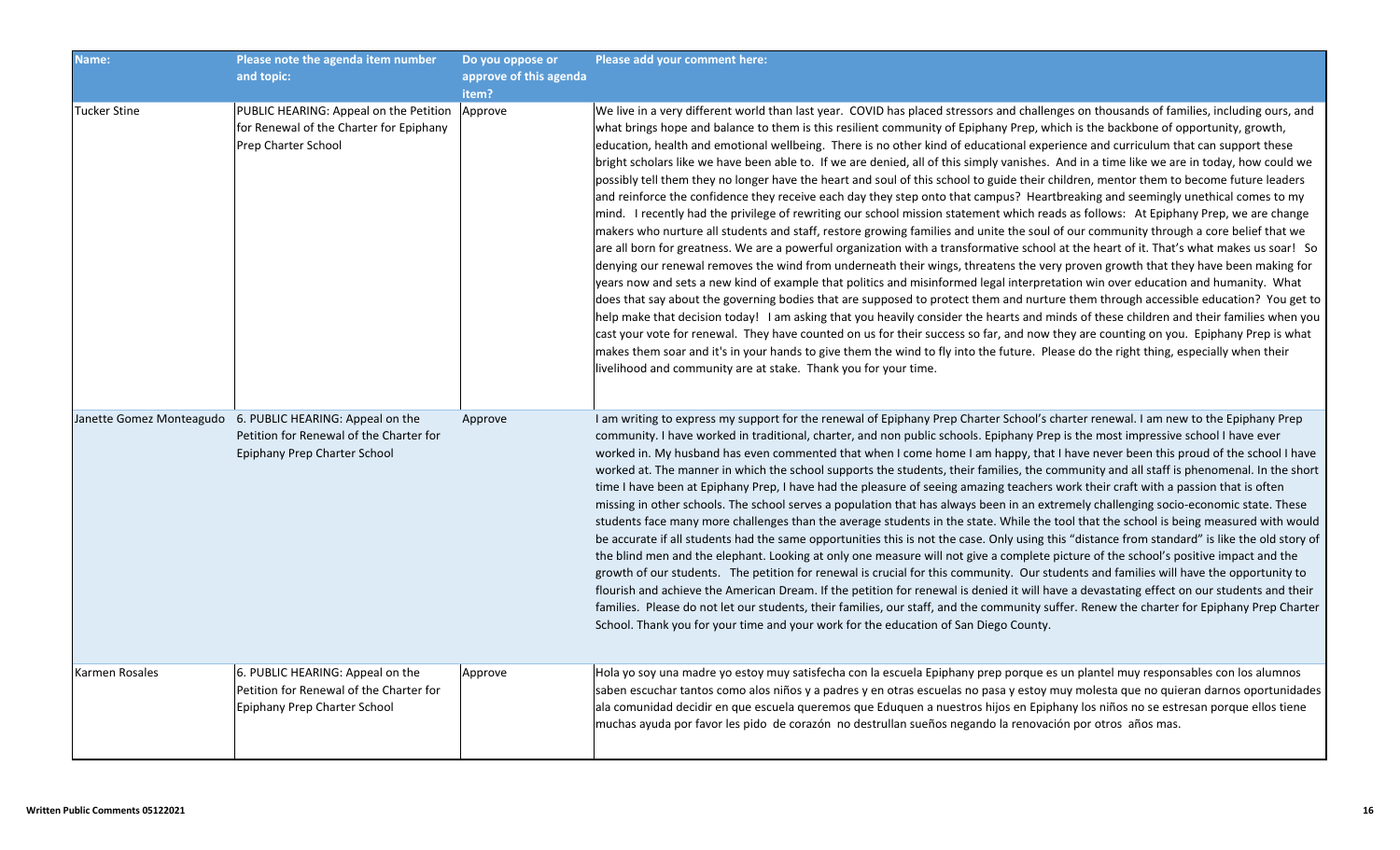| Name:          | Please note the agenda item number<br>and topic:                                                            | Do you oppose or<br>approve of this agenda<br>item? | Please add your comment here:                                                                                                                                                                                                                                                                                                                                                                                                                                                                                                                                                                                                                                                                                                                                                                                                                                                                                                                                                                                                                                                                                                                                                                                                                                                                                                                                                                                                                                                                                                                                                                                                    |
|----------------|-------------------------------------------------------------------------------------------------------------|-----------------------------------------------------|----------------------------------------------------------------------------------------------------------------------------------------------------------------------------------------------------------------------------------------------------------------------------------------------------------------------------------------------------------------------------------------------------------------------------------------------------------------------------------------------------------------------------------------------------------------------------------------------------------------------------------------------------------------------------------------------------------------------------------------------------------------------------------------------------------------------------------------------------------------------------------------------------------------------------------------------------------------------------------------------------------------------------------------------------------------------------------------------------------------------------------------------------------------------------------------------------------------------------------------------------------------------------------------------------------------------------------------------------------------------------------------------------------------------------------------------------------------------------------------------------------------------------------------------------------------------------------------------------------------------------------|
| Aidan Quintero | 6. PUBLIC HEARING: Appeal on the<br>petition for renewal of the Charter for<br>Epiphany Prep Charter School | Approve                                             | I think epiphany should stay open because it has one of the best communities everyone gets along so good it's like we're a family. Also<br>Epiphany is a very great school because they have an after school program that is really good because parents work and it's good for<br>their kid to be in the program because the staff is very supportive for us to work hard. I think it should also stay open because they help<br>special needs kids there and the teachers who work with the special needs kids know them because they've been working together and I<br>don't see the special needs kids in a different classroom. We all get along with them and interact with them like a family and also<br>because the Techear's would motivate you and say that you could do it and to not give up. Also I don't really feel the support in my new<br>school as I would at epiphany I'm a 5th grader now and I left epiphany last year but my 4th grade Techer at epiphany would say I will<br>become a great person and to never give up and focus on what I want to be and because of her i give it my 100 everyday I still keep in<br>touch with her she's my motivation but in my new school I don't really hear that from anybody I go to a Escondido district school now<br>but it's not like epiphany I dont feel like il belong with that said Aldan thank you                                                                                                                                                                                                                                                    |
| Jenny Arellano | 6.PUBLIC HEARING: Appeal on the<br>petition for renewal of the Charter for<br>Epiphany Prep Charter School  | Approve                                             | Although Escondido is a beautiful city, those who don't grow up in Escondido wouldn't understand the obstacles there are as a<br>child/teenager growing up in our city. Being a part of Epiphany has made me believe that we are doing something greater for the<br>community. I have proudly worked at Epiphany Prep since the beginning and I don't regret any second of it. Through the years this<br>school has challenged me continuously to become the confident person that I am today. If a school can make an adult feel empowered<br>and accomplished, imagine the impact we have on our students? When you mention that our closure wouldn't cause irreparable<br>damage I beg to differ. Our school is dedicated to helping out our families and community when we are able too. For example, we were<br>one of the first schools in Escondido to quickly adapt our nutrition program when the pandemic started and provide food bags through a<br>drive through service for our students and even non-students. Not only were we providing this service but for those who were unable to<br>leave home we would personally deliver weekly food for families who were affected by this pandemic. We are also the only school in<br>Escondido that offers the 8:00-4:00 schedule and offers the afterschool program which immensely helps out a lot of our parents. When<br>you build a school from nothing, 5 years isn't enough to show what we are truly capable of. I urge you to please reconsider closing<br>down our school and providing us with a better opportunity to show you the difference we can make. |
| Ana            | 6. PUBLIC HEARING: Appeal on the<br>petition for renewal of the Charter for<br>Epiphany Prep Charter School | Approve                                             | I am a parent of a student at Epiphany prep. My son has been there since kinder and he loves the school. The teachers at epiphany not<br>only teach my son core subject but they teach him life values and how to be a successful young man. The reason I wanted my son to<br>attend Epiphany prep was because they offer a dual language program as a native spanish speaker this was an important factor to my<br>decision to enroll my son. He is now is 3rd grade and he can read fluently not only in english but in spanish too. That is a big<br>accomplishment. My son has ADHD so he has trouble with focusing on his work thanks to the flexibility of the teachers and counselors<br>they were able to come up with a plan for him so he could be successful in class. Now thanks to all the help he is successful in his class. If<br>you choose to deny the renewal my son would be tremendously impacted by that.Not only he would lose the school that he loves you<br>would also be taking the safe space that the teachers and staff have created for him and many other kids.So I ask you to look at all the<br>data and think about all the kids that would be affected with this decision. Kids like my son that need that extra help.                                                                                                                                                                                                                                                                                                                                                                       |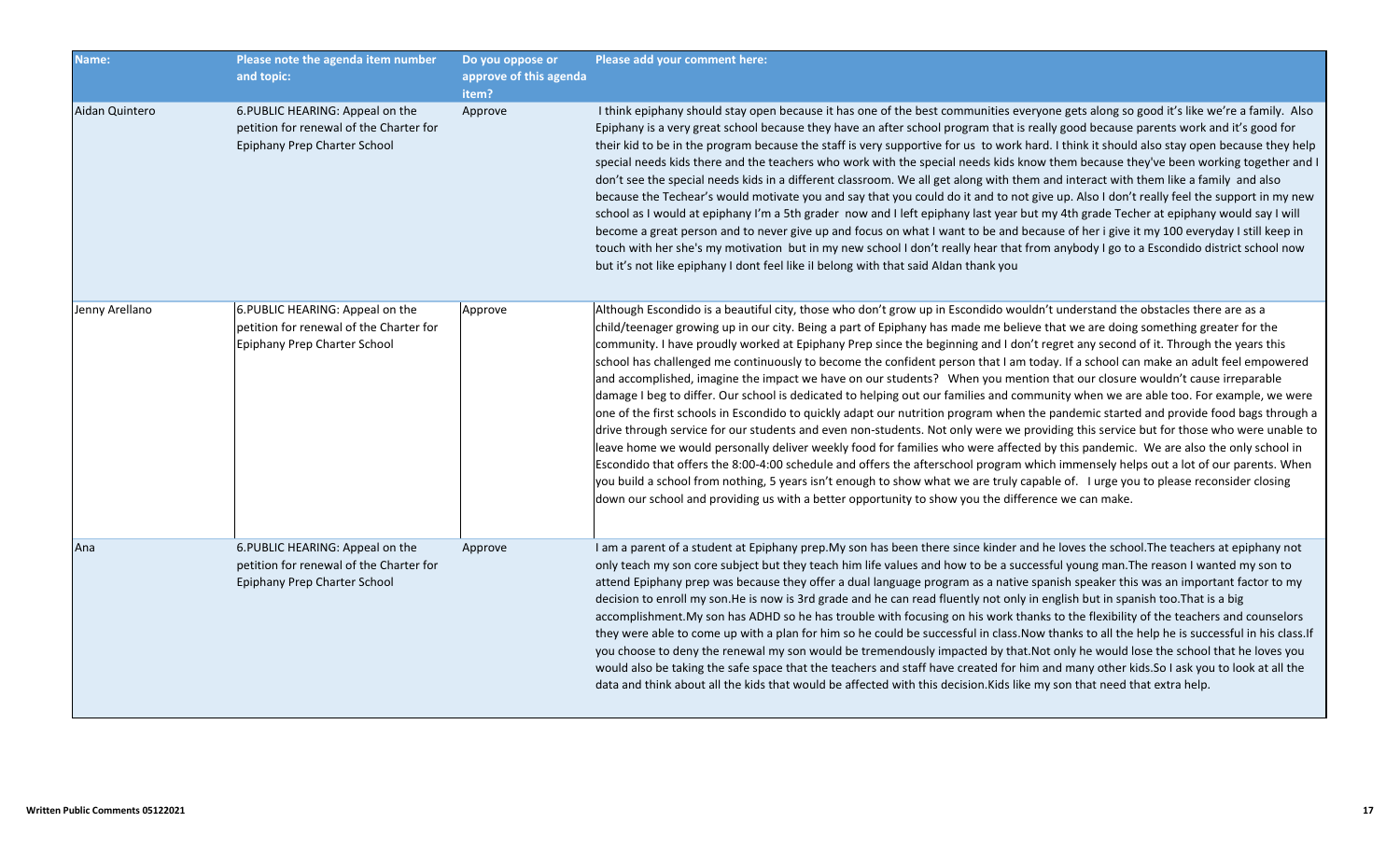| Name:               | Please note the agenda item number<br>and topic:                                                            | Do you oppose or<br>approve of this agenda<br>item? | Please add your comment here:                                                                                                                                                                                                                                                                                                                                                                                                                                                                                                                                                                                                                                                                                                                                                                                                                                                                                                                                                                                                                                                                                                                                                                                                                                                                                                                                                                                                                                                                                                                                                                                                                                                                                                                                                                                                                                               |
|---------------------|-------------------------------------------------------------------------------------------------------------|-----------------------------------------------------|-----------------------------------------------------------------------------------------------------------------------------------------------------------------------------------------------------------------------------------------------------------------------------------------------------------------------------------------------------------------------------------------------------------------------------------------------------------------------------------------------------------------------------------------------------------------------------------------------------------------------------------------------------------------------------------------------------------------------------------------------------------------------------------------------------------------------------------------------------------------------------------------------------------------------------------------------------------------------------------------------------------------------------------------------------------------------------------------------------------------------------------------------------------------------------------------------------------------------------------------------------------------------------------------------------------------------------------------------------------------------------------------------------------------------------------------------------------------------------------------------------------------------------------------------------------------------------------------------------------------------------------------------------------------------------------------------------------------------------------------------------------------------------------------------------------------------------------------------------------------------------|
| Kathy Hacker        | 6. PUBLIC HEARING: Appeal on the<br>Petition for Renewal of the Charter for<br>Epiphany Prep Charter School | Approve                                             | I am a local educator and have worked with teachers and the principal at Epiphany Prep. I observed staff that truly cares about their<br>students and families, and took initiative to bring innovative educational programming to the school. Specifically, one teacher has<br>spearheaded a Career Technical Education program for stormwater pollution prevention (SWPPP Internship) for the past three years and<br>when her students were asked to give a presentation to Escondido city officials, not only did her students meet the challenge, but the<br>principal and administrators walked the entire 5th grade to City Hall to watch. One student, after delivering her speech at the podium,<br>said that she "felt like the president." Epiphany Prep works to lift students up and inspires them to succeed. I support the renewal of<br>Epiphany Prep's Charter petition. Thank you.                                                                                                                                                                                                                                                                                                                                                                                                                                                                                                                                                                                                                                                                                                                                                                                                                                                                                                                                                                        |
| Nora Hernandez      | 6. PUBLIC HEARING: Appeal on the<br>Petition for Renewal of the Charter for<br>Epiphany Prep Charter School | Approve                                             | In Support of the Renewal of the Charter for Epiphany Prep Charter School I am in favor of the renewal of the Charter for Epiphany Prep<br>Charter School. Epiphany Prep Charter School demonstrates community and staff support. As a veteran teacher with 30 years of<br>experience, I strongly believe Epiphany Prep is academically sound and is an effective and viable organization. Epiphany Prep has made<br>substantial progress and has collected strong data to support the most celebrated growth. Here at Epiphany Prep, our community<br>population and our particular students need more than just academics. Our team is fully equipped to provide assistance for well<br>rounded support, providing high academic expectations, as well as physical, emotional, and social support. Renewing our charter will<br>allow our community to continue to thrive and have an opportunity for a bright future. Thank you for all your support.                                                                                                                                                                                                                                                                                                                                                                                                                                                                                                                                                                                                                                                                                                                                                                                                                                                                                                                    |
| Clare Crawford      | 6. PUBLIC HEARING: Appeal on the<br>Petition for Renewal of the Charter for<br>Epiphany Prep Charter School | Oppose                                              | I am writing today on behalf of In The Public Interest in opposition to the appeal for the renewal of the Epiphany Prep Charter School.<br>The San Diego County Office of Education staff report evaluating the renewal petition lays out significant findings that support the denial<br>of this charter petition under multiple provisions of charter law. Of particular concern are the issues raised in both the Escondido Union<br>School District findings and the SDCOE staff report regarding Students with Disabilities and other issues related to discriminatory<br>practices and outcomes at the school. The school enrolls disproportionately fewer students with disabilities than the district, the EUSD<br>staff report cited a credible complaint from a former teacher regarding services provided to students with disabilities, and the SDCOE<br>staff report details that students with disabilities have "made either no progress, or low progress throughout the charter term." The<br>staff report also notes that the school included no specific plan for academic improvement for students with disabilities in their<br>submission. A very basic requirement for charter schools is to post on their website the Charter School Complaint form as required by<br>Ed Code section 47605(e)(4). The SDCOE staff report indicates that, as of April 16, 2021, the required form has not been posted to the<br>school's website. Despite this being highlighted in the staff report, the school has still not added a link to this form on their website as of<br>11:30am today. In addition to the academic findings that warrant denial, the SDCOE also makes significant fiscal finding that indicate<br>that the school will be unable to successfully implement the educational program. We encourage the Board to deny this renewal petition. |
| <b>Jody Haskins</b> | 6. PUBLIC HEARING: Appeal on the<br>Petition for Renewal of the Charter for<br>Epiphany Prep Charter School | Approve                                             | Hello Distinguished Board Members, I have been the speech-language pathologist at Epiphany Prep for two wonderful years. I love this<br>amazing school because we're more than a school; we're a family. Our team believes in educating the whole child as we recognize and<br>nurture the individual talents of each scholar and provide support through counseling, 1:1 and small group instruction when needed. Our<br>team is dedicated to providing not only an enriching learning environment, but a place where our scholars feel safe and their voices are<br>heard. We genuinely care about our scholars and have established relationships that will last a lifetime. We provide multiple<br>opportunities for our scholars to thrive by guaranteeing a strong, stable foundation that emphasizes the crucial role of the family in<br>ensuring academic success. We increase access to the essential support families need, so that we are not merely educating our scholars<br>but the entire community we serve. Our scholars, their families, and the Escondido community need us and more especially, WE NEED<br>THEM!! Please SAVE Epiphany Prep!! Thank you for your time, Jody Haskins CCC-SLP                                                                                                                                                                                                                                                                                                                                                                                                                                                                                                                                                                                                                                                            |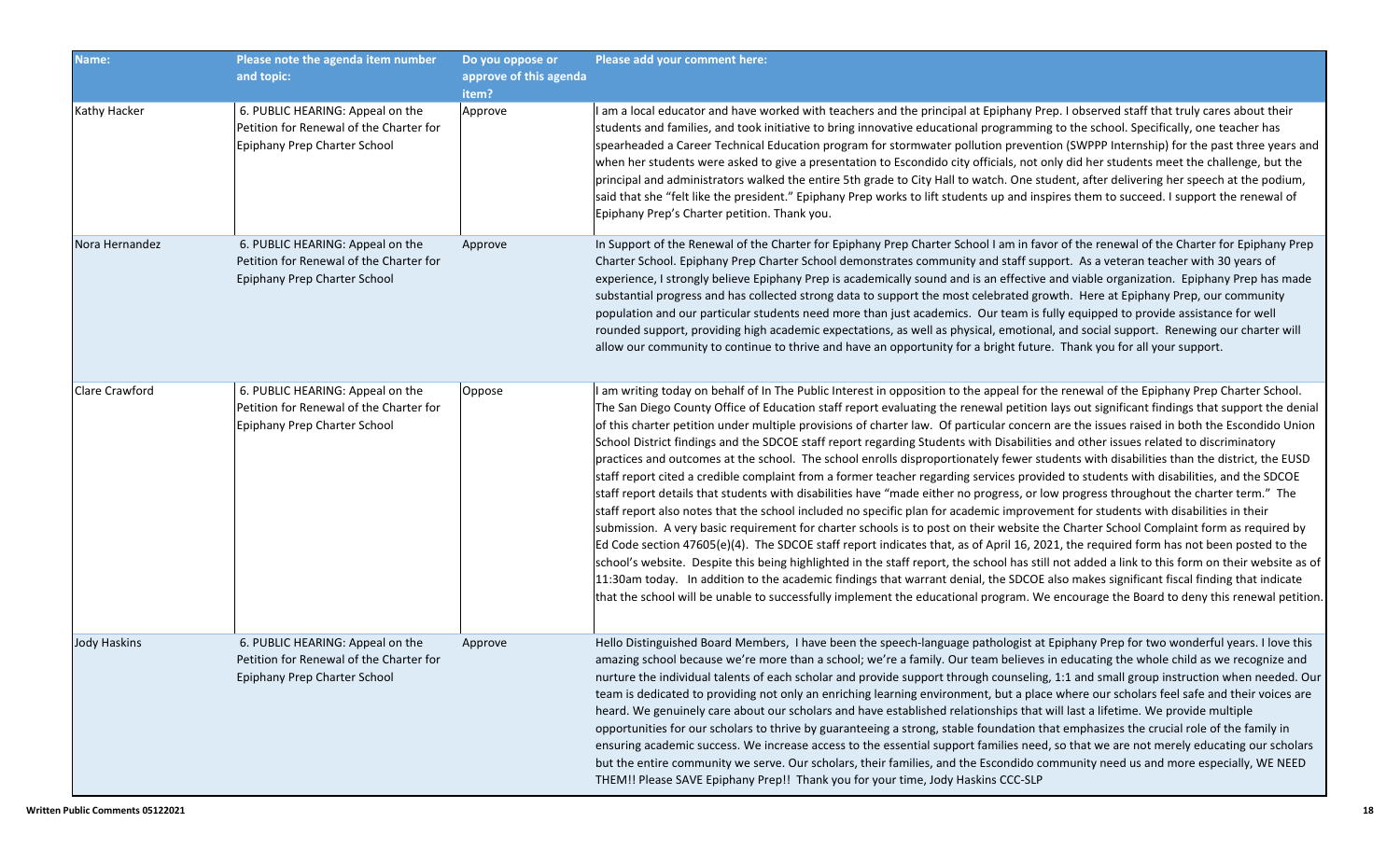| Name:                | Please note the agenda item number<br>and topic:                                                            | Do you oppose or<br>approve of this agenda<br>item? | Please add your comment here:                                                                                                                                                                                                                                                                                                                                                                                                                                                                                                                                                                                                                                                                                                                                                                                                                                                                                                                                                                                                                                                                                                                                                                                                                                                                                                                                                                                                                                                       |
|----------------------|-------------------------------------------------------------------------------------------------------------|-----------------------------------------------------|-------------------------------------------------------------------------------------------------------------------------------------------------------------------------------------------------------------------------------------------------------------------------------------------------------------------------------------------------------------------------------------------------------------------------------------------------------------------------------------------------------------------------------------------------------------------------------------------------------------------------------------------------------------------------------------------------------------------------------------------------------------------------------------------------------------------------------------------------------------------------------------------------------------------------------------------------------------------------------------------------------------------------------------------------------------------------------------------------------------------------------------------------------------------------------------------------------------------------------------------------------------------------------------------------------------------------------------------------------------------------------------------------------------------------------------------------------------------------------------|
| Jerry H. Van Leeuwen | 6. PUBLIC HEARING: Appeal on the<br>Petition for Renewal of the Charter for<br>Epiphany Prep Charter School | Approve                                             | I serve as the Executive Director of the California Center for the Arts, Escondido. Epiphany Prep has been associated with the Center<br>since it's inception, even use our campus for the beginning of their programs when their facilities were not quite ready. We continue an<br>ongoing relationship with them, providing arts education programs. We have certain a strongly positive reaction to the school from the<br>community and we are impressed with their commitment to educating students who are economically and socially disadvantaged. We<br>urge you to approve their appeal.                                                                                                                                                                                                                                                                                                                                                                                                                                                                                                                                                                                                                                                                                                                                                                                                                                                                                  |
| Katalina Chavero     | 6. PUBLIC HEARING: Appeal on the<br>Petition for Renewal of the Charter for<br>Epiphany Prep Charter School | Approve                                             | Let me start off by say this is the first year my child moved to this school and since the beginning by far they have been every step of the<br>way helping us cope with the pandemic giving us resources to learn how to cope with certain circumstances then we have had a few<br>unexpected losses due to covid so I know at this moment of our life my daughter would be heart broken shattered if she didn't continue<br>receiving the support she gets at this school. My other child goes to a eusd school and let me tell I reached out for help or resources to<br>help me with my preteen then never reached back. By far epiphany prep has changed our life's and I am thankful and grateful                                                                                                                                                                                                                                                                                                                                                                                                                                                                                                                                                                                                                                                                                                                                                                             |
| Laura Howard         | 6. PUBLIC HEARING: Appeal on the<br>Petition for Renewal of the Charter for<br>Epiphany Prep Charter School | Approve                                             | Epiphany Prep charter school help and support each student in my community of Escondido, us part of Escondido community I see the<br>emotional and academic of each student on campus, The perfomance and the motivation that each staff member of the school<br>epiphany prep has for our students in our community is incredible , I thing and I'm worried about all the student who will not continue to $ $<br>have this support what is going to happen with them Who is going to help them? Please                                                                                                                                                                                                                                                                                                                                                                                                                                                                                                                                                                                                                                                                                                                                                                                                                                                                                                                                                                            |
| Jose Luis ortega     | 6. PUBLIC HEARING: Appeal on the<br>Petition for Renewal of the Charter for<br>Epiphany Prep Charter School | Approve                                             | This is my daughters first year at this school. It has taught me so much how teamwork and patience go hand in hand please renew our<br>petition and watch us succeed                                                                                                                                                                                                                                                                                                                                                                                                                                                                                                                                                                                                                                                                                                                                                                                                                                                                                                                                                                                                                                                                                                                                                                                                                                                                                                                |
| Osvaldo Soto         | 6. PUBLIC HEARING: Appeal on the<br>Petition for Renewal of the Charter for<br>Epiphany Prep Charter School | Approve                                             | Epiphany Prep Charter School is a part of the Bill and Melinda Gates Foundation funded CARE Network. The network aims to help schools<br>identify and address root causes of 8th grade "off-trackedness" by gathering/analyzing student and teacher-level data, creating and<br>testing change ideas and improving instruction in mathematics through lesson study. In this work, I have had the pleasure of facilitating a<br>lesson study team from Epiphany Prep Charter School during the pandemic. I would like to report that their school and department are<br>in alignment. My experience of the EPCS Math teachers and administration is that they go above and beyond to get to know, and meet<br>the needs of, the whole child as a human being; not just as a math learner. I don't see this kind of commitment to students and student<br>learning at all sites I visit. In my capacity as the director of the UC San Diego Math Project, I work in several school districts throughout<br>San Diego county. I hope my observations and experiences will be noted as you think about the future of EPCS. While limited, these<br>experience indicate that some exceptional things are happening at EPCS that might not be captured by standard metrics. I don't pretend<br>to know the entirety of the situation, but can only speak to my experience of a segment of the staff - a group of teachers who go beyond<br>expectations to learn about and help studnets. |
| Benoni Pantoja       | 6. PUBLIC HEARING: Appeal on the<br>Petition for Renewal of the Charter for<br>Epiphany Prep Charter School | Approve                                             | I am in support of Epiphany Charter School and plead that you consider the positive impact it has made to the community. I understand<br>that charter schools have become some political buzz word, but if you truly believe in Diversity, Equity, and Inclusion and a one-size<br>education model does not fit all then please vote YES to approve the petition. The diverse form of education and the demographic it<br>serves is truly about including opportunities for all. The student and parent support along with their academic growth prove they are<br>making a positive impact. Keep the positive momentum going by voting YES to approve the petition! Respectfully, Benoni Pantoja<br>community supporter                                                                                                                                                                                                                                                                                                                                                                                                                                                                                                                                                                                                                                                                                                                                                            |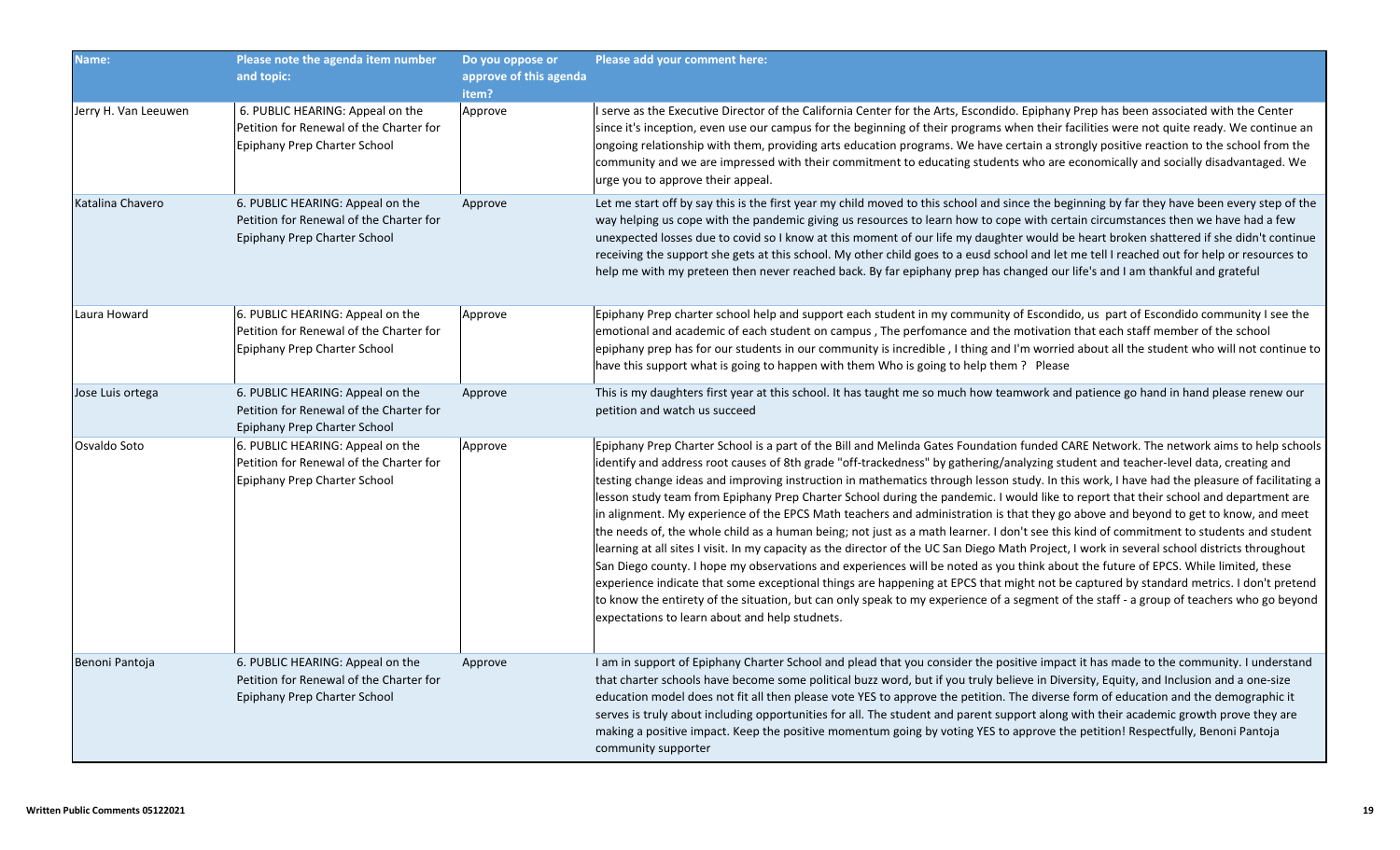| Name:         | Please note the agenda item number<br>and topic:                                                            | Do you oppose or<br>approve of this agenda<br>item? | Please add your comment here:                                                                                                                                                                                                                                                                                                                                                                                                                                                                                                                                                                                                                                                                                                                                                                                                                                                                                                                                                                                                                                                                                                                                                                                                                                                                                                                                                                                                                                                                                                                                                                                                                                                                                                                                                                                           |
|---------------|-------------------------------------------------------------------------------------------------------------|-----------------------------------------------------|-------------------------------------------------------------------------------------------------------------------------------------------------------------------------------------------------------------------------------------------------------------------------------------------------------------------------------------------------------------------------------------------------------------------------------------------------------------------------------------------------------------------------------------------------------------------------------------------------------------------------------------------------------------------------------------------------------------------------------------------------------------------------------------------------------------------------------------------------------------------------------------------------------------------------------------------------------------------------------------------------------------------------------------------------------------------------------------------------------------------------------------------------------------------------------------------------------------------------------------------------------------------------------------------------------------------------------------------------------------------------------------------------------------------------------------------------------------------------------------------------------------------------------------------------------------------------------------------------------------------------------------------------------------------------------------------------------------------------------------------------------------------------------------------------------------------------|
| Rosa Duggan   | 6. PUBLIC HEARING: Appeal on the<br>Petition for Renewal of the Charter for<br>Epiphany Prep Charter School | Approve                                             | Dear Board Members, Epiphany Prep Charter School is a special place for me and I support its five year charter renewal. Epiphany Prep<br>Charter School is a special place for many families who choose to have their children in this safe, secure and caring environment. The<br>education at Epiphany is encouraging all students to believe in themselves because they were born for greatness. The teachers and staff<br>from Epiphany Prep Charter School are able to build a strong foundation with the students' parents because we meet them in their<br>house where they can express themselves and meet the teachers. Our relationship with the parents of our students is so strong that we<br>feel like part of their family and vice versa. Please consider our renewal because we are making a difference in the lives of the students<br>and their families.                                                                                                                                                                                                                                                                                                                                                                                                                                                                                                                                                                                                                                                                                                                                                                                                                                                                                                                                            |
| Viviana Perez | 6. PUBLIC HEARING: Appeal on the<br>Petition for Renewal of the Charter for<br>Epiphany Prep Charter School | Approve                                             | Hello, my name is Viviana Perez, and I am the school counseling intern at Epiphany Prep Charter. As someone who is new to the<br>Epiphany Prep family, it did not take long to notice how supportive, caring, and united this community stands. The teachers, counselors,<br>and administrators take the time to know their students and build rapport that is so crucial for their social, emotional, and academic<br>success. As part of the counseling team, I have witnessed how much effort the counselors put into meeting their student's individual<br>needs. Whether those are classroom lessons, intervention groups, family visitations, and continuous check-ins. I could not have chosen a<br>better school to learn from, be guided, and be mentored by. I ask that the Board of education allow Epiphany Prep Charter to continue to<br>serve their students and families.                                                                                                                                                                                                                                                                                                                                                                                                                                                                                                                                                                                                                                                                                                                                                                                                                                                                                                                               |
| Amanda Long   | 6. PUBLIC HEARING: Appeal on the<br>Petition for Renewal of the Charter for<br>Epiphany Prep Charter School | Approve                                             | I am writing in support of Epiphany Prep Charter School. For five years, the school has opened its doors to students striving to overcome<br>barriers in their lives to become successful academically. Epiphany Prep provides students with counseling supports that they would not<br>otherwise receive at their home schools. For 700 students, Epiphany Prep employs a school psychologist and four counselors leading to a<br>counselor-student ratio much lower than any other local school. The counselors and staff went above and beyond to support our<br>students during the pandemic. The San Diego Union-Tribune featured Epiphany Prep in an April 2020 article, which detailed our food<br>delivery program and the lengths that staff would go to ensure families had support during the pandemic. I implore you to take a<br>$ $ moment and think of the 700 students that will be affected if you vote to close Epiphany Prep. Those students and their families chose to $ $<br>attend Epiphany Prep, and with a no vote, you effectively take away their school choice. I thank you for your time and consideration in<br>this matter.                                                                                                                                                                                                                                                                                                                                                                                                                                                                                                                                                                                                                                                              |
| Kamaal Martin | 6. PUBLIC HEARING: Appeal on the<br>Petition for Renewal of the Charter for<br>Epiphany Prep Charter School | Approve                                             | We do NOT want to pit families against families or charter schools against traditional district schools --there is ONE public school system,<br>and charter schools, by meeting individual student needs are strengthening our community and the public school system. Epiphany Prep<br>has clearly shown positive growth on dashboard metrics in 2018 and 2019 on Math and ELA, outpacing both state and district averages.<br>The proverbial elephant in the room is what is to be done with schools like Epiphany who've enrolled students who are often many<br>years below grade-level standards when they arrive, and demonstrate progress and improvement. Unfortunately the overall scores of<br>the school can still fall below standards precisely because of the students they enroll and challenge to succeed and grow. If equity is in<br>fact a priority, how can those students be expected to return to the exact environments that weren't conducive to their success? We'd<br>be remiss to point out that it is far too often some of our community's most vulnerable students, Black and Brown students, English<br>Learners, students from lower socio-economic backgrounds who are left on these margins. Epiphany's low-track status<br>notwithstanding, the law affords you the discretion to approve their renewal, and CCSA respectfully asks you to vote to support the<br>students they serve by allowing Epiphany to continue to operate. We implore you to find creative ways to execute your oversight<br>functions in authorizing Epiphany and pour into their organization SDCOE's vast array of resources and innovations. We should not<br>punish an organization for having the courage and commitment to serve all students regardless of race, ethnicity, income or ability level. |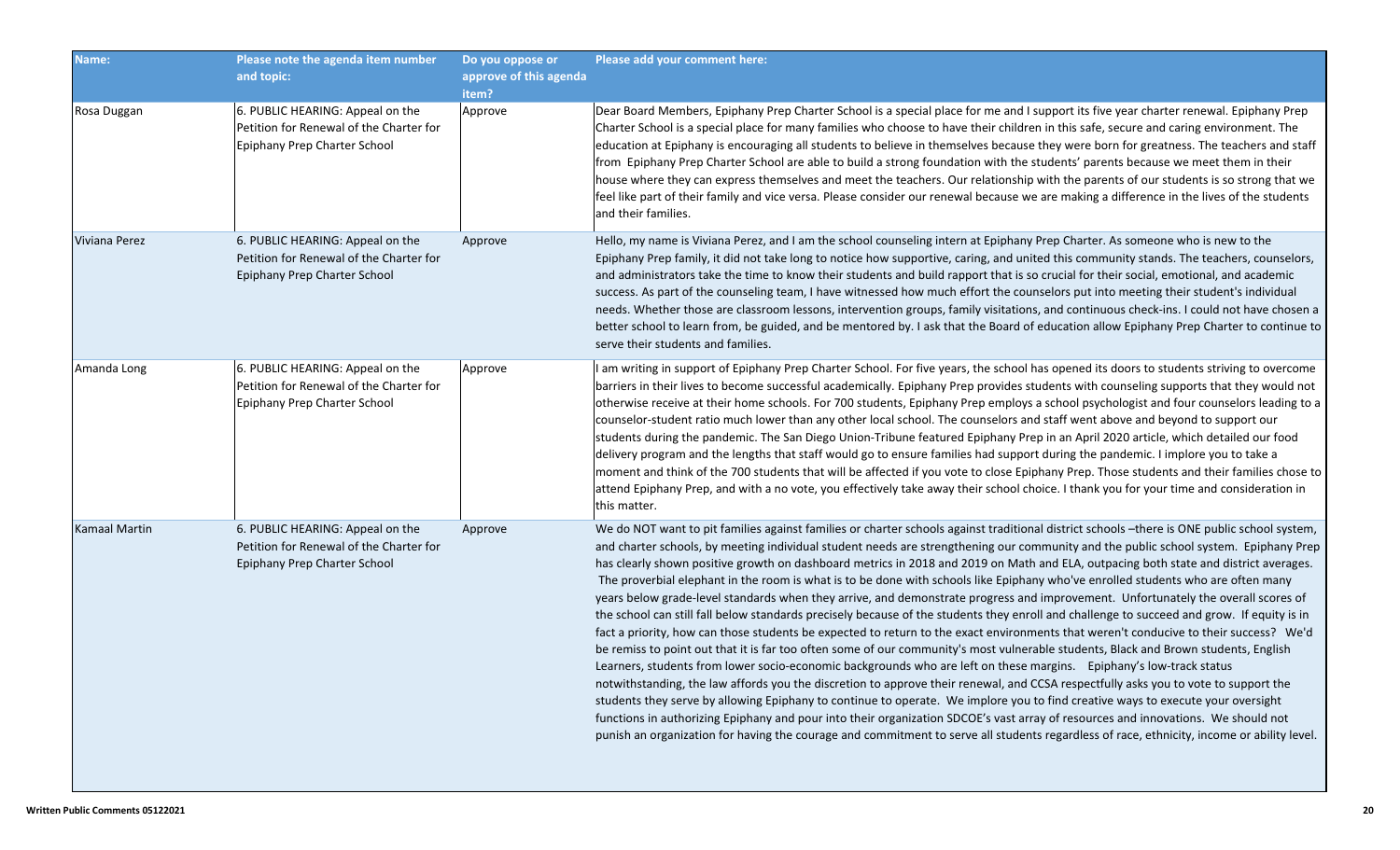| Name:                 | Please note the agenda item number<br>and topic:                                                            | Do you oppose or<br>approve of this agenda<br>item? | Please add your comment here:                                                                                                                                                                                                                                                                                                                                                                                                                                                                                                                                                                                                                                                                                                                                                                                                                                                                                                                                                                                                                                                                                                                                                                                                                                                                                                                                                                                                                                                                                                                                                                                                                                             |
|-----------------------|-------------------------------------------------------------------------------------------------------------|-----------------------------------------------------|---------------------------------------------------------------------------------------------------------------------------------------------------------------------------------------------------------------------------------------------------------------------------------------------------------------------------------------------------------------------------------------------------------------------------------------------------------------------------------------------------------------------------------------------------------------------------------------------------------------------------------------------------------------------------------------------------------------------------------------------------------------------------------------------------------------------------------------------------------------------------------------------------------------------------------------------------------------------------------------------------------------------------------------------------------------------------------------------------------------------------------------------------------------------------------------------------------------------------------------------------------------------------------------------------------------------------------------------------------------------------------------------------------------------------------------------------------------------------------------------------------------------------------------------------------------------------------------------------------------------------------------------------------------------------|
| Claudia               | 6. PUBLIC HEARING: Appeal on the<br>Petition for Renewal of the Charter for<br>Epiphany Prep Charter School | Approve                                             | Distinguished Board Members Gonzalez, Robinson, Munoz, Shea, and Donnellon: When it comes to advocating for students who are<br>economically and socially disadvantaged, leadership needs to be taken into action. Approving Epiphany Prep's renewal will allow all over<br>700 students and families to have a voice. Allowing students and parents to have a school of their choice will allow academic benefits in<br>the future to our students. Epiphany prep serves students from TK through 8th grade. Throughout the grade levels, we have 4 amazing<br>counselors who are always there for our students in order to help support their social and emotional needs. Students at Epiphany Prep<br>are always able to have the trust to approach any adult on campus to advocate for them and understand them. Aside from student<br>services, teachers are also constantly in PLC meetings on a daily basis to further discuss ways in which we can better serve our students.<br>The PLC hours that teachers attend allow us to learn more about the families and students we work with in order to better plan for the<br>near future. At Epiphany all students know that they belong, that we believe in 2nd chances, we laugh together and we never give up. In<br>the classroom, students are given the opportunity to become active technology users, active collaborators, and great communicators to<br>help shape them for the future. If Epiphany Prep Charter School's renewal is not approved, our students will continue to fall into the<br>cracks lowering the possibilities of a successful future for the economically and socially disadvantaged |
| <b>Edith Pimentel</b> | 6. PUBLIC HEARING: Appeal on the<br>Petition for Renewal of the Charter for<br>Epiphany Prep Charter School | Approve                                             | Good evening, I am in support for the renewal of Epiphany Prep Charter School. I have worked for Epiphany Prep from the very<br>beginning when it was just an idea to bring the mission and vision to life in Escondido. I believe firmly in social emotional learning and<br>have seen the benefits of introducing these skills to students in the classroom and how the skills are practiced by our scholars outside<br>the class as well. I was very passionate about sharing the mission and encouraging parents to learn about having a choice when it comes<br>to their children's education and that it is just as important to nurture the emotional aspect as it is the academic, that it is the child as a<br>whole that we look at and not just a number. We bring this self worth to our scholars and educate our parents on a system that is not<br>always fair. This is why I continue to be part of Epiphany Prep because it is a place where students like myself are told that they belong<br>and are shown the skills needed to succeed not just as a student but as a person.                                                                                                                                                                                                                                                                                                                                                                                                                                                                                                                                                                          |
| Alex Alls             | 6. PUBLIC HEARING: Appeal on the<br>Petition for Renewal of the Charter for<br>Epiphany Prep Charter School | Approve                                             | I have never seen a school support their students the way Epiphany Prep supports theirs. Every student receives equal attention and<br>guidance. For example, every week, Epiphany Prep staff hold PLC meetings for each grade addressing student progress, which students<br>need support, and how those needs can be met. Epiphany also holds events that encourage extracurricular activities such as Art night,<br>P.E. night, and other community building activities. Epiphany Prep's character is not only felt by the students, but it is felt by the<br>community. Schools like Epiphany are so impactful and influential. This school represents what education should be providing, from<br>knowledge to personal growth to supporting one's community.                                                                                                                                                                                                                                                                                                                                                                                                                                                                                                                                                                                                                                                                                                                                                                                                                                                                                                        |
| Esperanza Refugio     | 6. PUBLIC HEARING: Appeal on the<br>Petition for Renewal of the Charter for<br>Epiphany Prep Charter School | Approve                                             | I as a supporter in Epiphany prep I am against of any actions against Epiphany Prep. I know that many students have learned from<br>Epiphany in fact my niece goes their and I have seen the growth in her and I must say that I am impressed. Their are many schools but<br>not all schools have the same education as Epiphany. I may not know Epiphany so well but I know they have respect and love they try<br>their hardest everyday and not all schools do. Many schools don't care about student education they just do their job and get paid but I<br>know Epiphany is different they care as much as parents do thank you for hearing me out.                                                                                                                                                                                                                                                                                                                                                                                                                                                                                                                                                                                                                                                                                                                                                                                                                                                                                                                                                                                                                  |
| Alicia Rojo           | 6. PUBLIC HEARING: Appeal on the<br>Petition for Renewal of the Charter for<br>Epiphany Prep Charter School | Approve                                             | This school has been a great help to my son this year. This school provides great teacher and the opportunity of educating students to<br>become bilinguals, its extremely important. The school has great counselors that take the time to stay connected with the students.<br>Overall the support this school has provided the students and parents this year has been outstanding, and I hope to see them doing the<br>excellent work for many years more.                                                                                                                                                                                                                                                                                                                                                                                                                                                                                                                                                                                                                                                                                                                                                                                                                                                                                                                                                                                                                                                                                                                                                                                                            |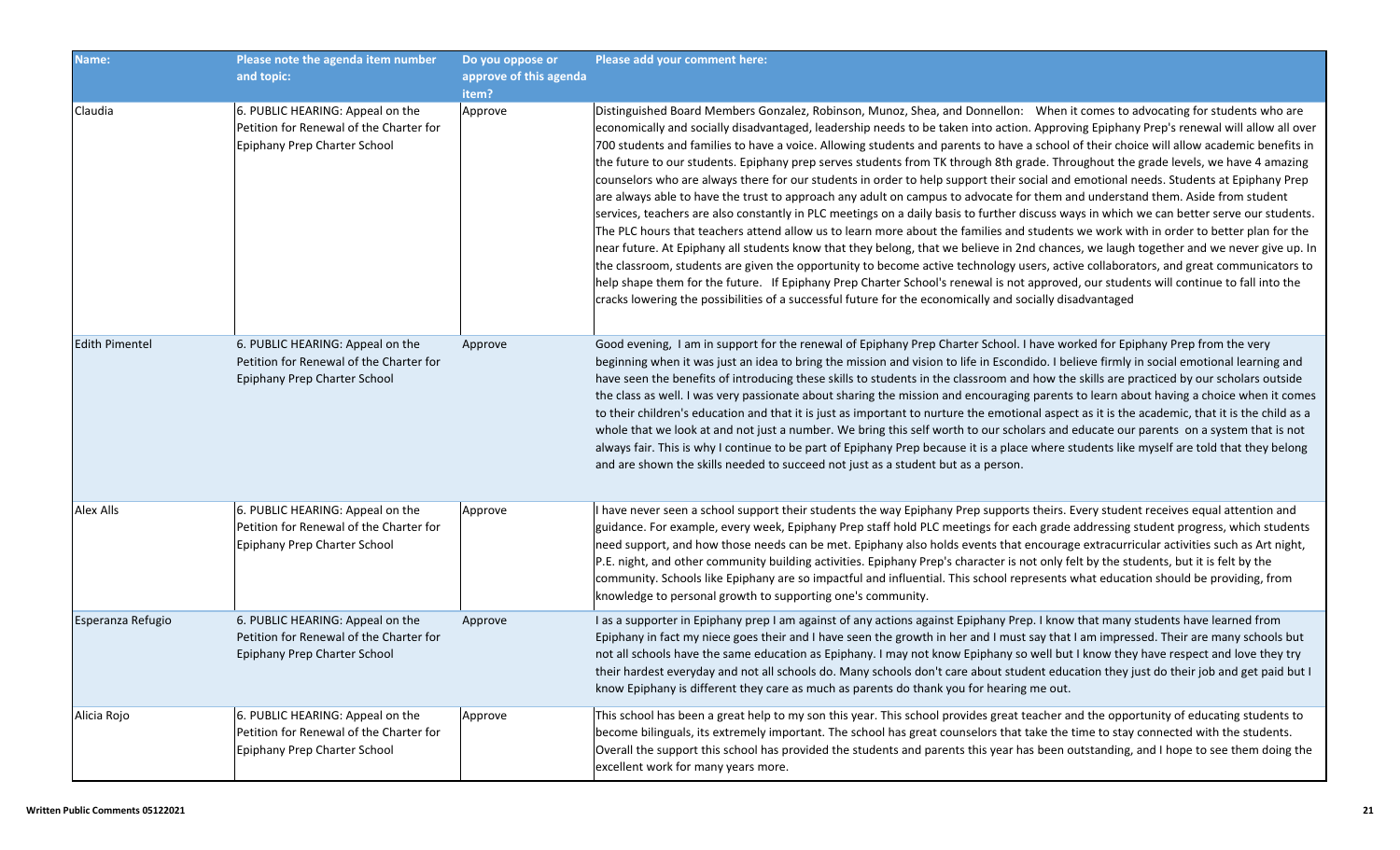| Name:          | Please note the agenda item number<br>and topic:                                                            | Do you oppose or<br>approve of this agenda<br>item? | Please add your comment here:                                                                                                                                                                                                                                                                                                                                                                                                                                                                                                                                                                                                                                                                                                                                                                                                                                                                                                                                                                                                                                                                                                                                       |
|----------------|-------------------------------------------------------------------------------------------------------------|-----------------------------------------------------|---------------------------------------------------------------------------------------------------------------------------------------------------------------------------------------------------------------------------------------------------------------------------------------------------------------------------------------------------------------------------------------------------------------------------------------------------------------------------------------------------------------------------------------------------------------------------------------------------------------------------------------------------------------------------------------------------------------------------------------------------------------------------------------------------------------------------------------------------------------------------------------------------------------------------------------------------------------------------------------------------------------------------------------------------------------------------------------------------------------------------------------------------------------------|
| Pedro Refugio  | 6. PUBLIC HEARING: Appeal on the<br>Petition for Renewal of the Charter for<br>Epiphany Prep Charter School | Approve                                             | I as supporter in Epiphany Prep I am against of any action against Epiphany Prep. I as a parent I know what kind of schools their are.<br>There schools that actually care about students education and other that they don't care and Epiphany yeah sure its a school but its<br>more than that it is family they help one another my nicece goes thier and she is on top I have seen her grow in knowlegde and I dont<br>think thier is a reson to close the school thier teachers are the best thier staff their councilors what more do they want what is the<br>reason their education is the best thank you for hearing me out.                                                                                                                                                                                                                                                                                                                                                                                                                                                                                                                               |
| jessica zavala | 6. PUBLIC HEARING: Appeal on the<br>Petition for Renewal of the Charter for<br>Epiphany Prep Charter School | Approve                                             | If Epiphany Prep closes it will impact my child because the past year has been difficult for our family because of everything going on and<br>all the changes. Epiphany prep has been a stable and supportive part of our daughter's life through this time. Our daughter comes home<br>every day telling us stories about how much fun it is to be in classroom. Her teachers put in so much than 9-5 work hours . They've<br>shown commitment and support for our child and put in so much of their our time and effort.                                                                                                                                                                                                                                                                                                                                                                                                                                                                                                                                                                                                                                          |
| daryn melzer   | 6. PUBLIC HEARING: Appeal on the<br>Petition for Renewal of the Charter for<br>Epiphany Prep Charter School | Approve                                             | I urge you to approve the continued funding for Epiphany Charter School. The community service that Epiphany provides helping<br>educate students that require extra attention is a vital resource for the Escondido School system. The students at Epiphany receive one<br>on one instruction not typically available at all schools and does an excellent job of preparing students to complete a high school degree.                                                                                                                                                                                                                                                                                                                                                                                                                                                                                                                                                                                                                                                                                                                                             |
| Kira Olazaba   | 6. PUBLIC HEARING: Appeal on the<br>Petition for Renewal of the Charter for<br>Epiphany Prep Charter School | Approve                                             | As an employee of the Epiphany Prep Charter School, I strongly support the renewal of the charter. I know that it could appear that many<br>of the staff appealing for this renewal are simply in it to save our own skin. I assure you that is not the case. Epiphany employees are<br>some of the most caring individuals I have had the opportunity of working alongside as a collective. We strive to engage, educate, and<br>include our students at every opportunity, from math class to PE class, to walking to the bathroom past the front office staff or<br>encounters with the custodial staff. Students grow because the environment at the school is welcoming. There are challenges as there<br>are with any school but I firmly believe that Epiphany is catering to students within our demographic as well if not better than<br>surrounding schools simply due to the dedication I see every day among the staff. I stand beside Epiphany Prep in their renewal and<br>hope that you will support our school as we continue to champion students toward success.                                                                                 |
| Yekaterina     | 6. PUBLIC HEARING: Appeal on the<br>Petition for Renewal of the Charter for<br>Epiphany Prep Charter School | Approve                                             | "Knowledge emerges only through invention and reinvention, the restless, impatient, continuing, hopeful inquiry beings pursue with the<br>world and with others." Paulo Freire There are many teachers, schools, and organizations working to improve mathematics instruction<br>and learning experiences for students across California. I have been working with the math department as an instructional coach for the<br>past 3 years. Each year we have been focusing on how to improve our instruction to center students' thinking in the classroom. Research<br>clearly shows that quality teaching matters for student learning (Rowan, et al., 2002; Wright, Horn, & Sanders, 1997) and Epiphany prep<br>math department has shown continued dedication to improving their practice through inventions and reinvention. Epiphany prep<br>centers students and families in everything they do. Having a school like that is an incredible asset to the community that it serves.<br>Would the board be willing to consider renewing Epiphany Prep's Charter as closing the school would negatively impact the students and<br>families it has been serving? |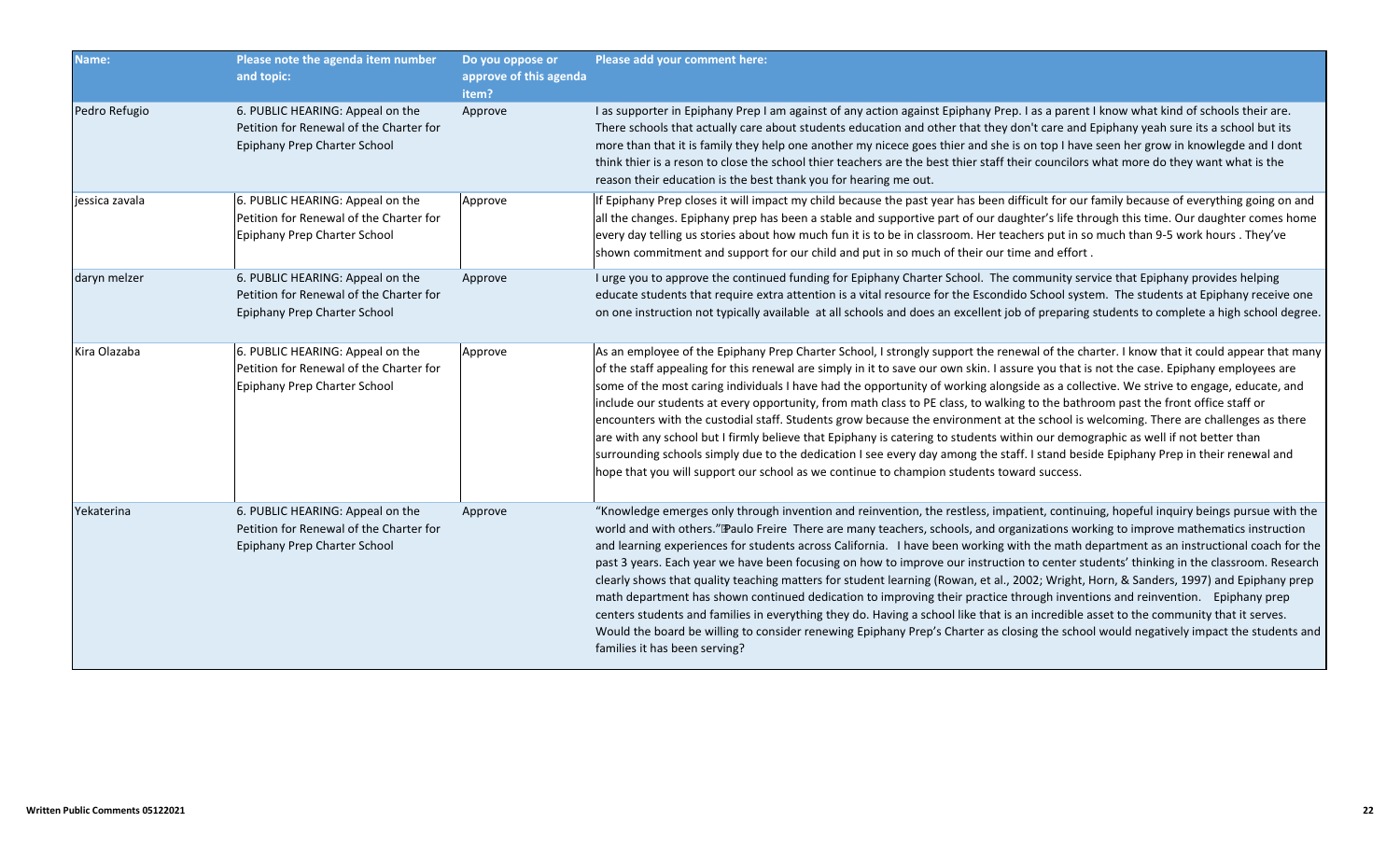| Name:                    | Please note the agenda item number<br>and topic:                                                            | Do you oppose or<br>approve of this agenda<br>item? | Please add your comment here:                                                                                                                                                                                                                                                                                                                                                                                                                                                                                                                                                                                                                                                                                                                                                                                                                                                                                                                                                                          |
|--------------------------|-------------------------------------------------------------------------------------------------------------|-----------------------------------------------------|--------------------------------------------------------------------------------------------------------------------------------------------------------------------------------------------------------------------------------------------------------------------------------------------------------------------------------------------------------------------------------------------------------------------------------------------------------------------------------------------------------------------------------------------------------------------------------------------------------------------------------------------------------------------------------------------------------------------------------------------------------------------------------------------------------------------------------------------------------------------------------------------------------------------------------------------------------------------------------------------------------|
| Chelsea Daniels Friedman | 6. PUBLIC HEARING: Appeal on the<br>Petition for Renewal of the Charter for<br>Epiphany Prep Charter School | Approve                                             | I support Epiphany Preps petition renewal because they approach their students as a whole child experience. They understand the social<br>emotional needs that our community faces and how those need to be addressed before students can academically grow. Their<br>dedication to the whole child education approach has lead to exponential academic growth in an otherwise marginalized group of<br>students. Often the students at Epiphany come to this school in desperate need of a different approach to learning since they are<br>multiple grade levels behind. They need to feel respected, supported, while being held to high expectations. Epiphany uniquely targets<br>this whole child approach and makes sure every student is taken care of in every way. This dedication to the whole child has allowed for<br>students to take ownership of their learning and their futures which has lead the students back to a love of learning which is evident in<br>their academic growth. |
| Sujeith Ordonez          | 6. PUBLIC HEARING: Appeal on the<br>Petition for Renewal of the Charter for<br>Epiphany Prep Charter School | Approve                                             | There is a great sense of community at EPCS. Teachers and administrators work closely with students to ensure their success. One of the<br>highlights of this school is the strong and dedicated counseling team. Counselors go above and beyond to help their students thrive;<br>students learn strategies and life skills in group settings and through individual sessions. Counselors, teachers, and administrators make<br>themselves available for students and their families. Additionally, there are leadership opportunities and several instances throughout<br>the school year when students are recognized for their accomplishments. All in all, EPCS is successfully serving their community and<br>they are making a difference. It is undeniable that the EPCS team is passionate about their work and committed to their scholars.                                                                                                                                                  |
| Ana Mendez               | 6. PUBLIC HEARING: Appeal on the<br>Petition for Renewal of the Charter for<br>Epiphany Prep Charter School | Approve                                             | I would like the Epiphany prep charter school to be open because I have to daughters on the school and this school has I lot of<br>opportunities for them.                                                                                                                                                                                                                                                                                                                                                                                                                                                                                                                                                                                                                                                                                                                                                                                                                                             |
| Ana Mata                 | 6. PUBLIC HEARING: Appeal on the<br>Petition for Renewal of the Charter for<br>Epiphany Prep Charter School | Approve                                             | Having experienced Epiphany Prep Charter first hand I can say that their focus on the students as a whole has been a breath of fresh air,<br>especially having come from a public school background; where students tend to be nothing other than data. Students here are seen as<br>a person, with multiple layers and are valued. Epiphany prides themselves on the connections that they have with student, families, and<br>the community. Every student has a person who they have made a connection with that they feel they could come to about anything and<br>everything. Which is why I feel that the biggest tragedy that would come from this petition being denied, would be the loss and distress<br>that it would impact our families; especially during these uncertain times, were we all just want to feel safe and that we belong.                                                                                                                                                  |
| <b>Brigitte Ponce</b>    | 6. PUBLIC HEARING: Appeal on the<br>Petition for Renewal of the Charter for<br>Epiphany Prep Charter School | Approve                                             | For Epiphany to not get renewed would mean that our students will be forced to go to another school. A school that does not provide<br>the same resources that Epiphany has to offer such as our FOUR counselors we have on site, home visits and our extended day, is there<br>another school in the nearby district that provides that? the answer is no! . The board needs to take into consideration how they will<br>negatively impact 700 plus students if Epiphany were not to get renewed. I ask the board to put themselves in the shoes of our students<br>and think of how you would feel being told that your school will no longer be there, that you have to start over and make new<br>connections.                                                                                                                                                                                                                                                                                     |